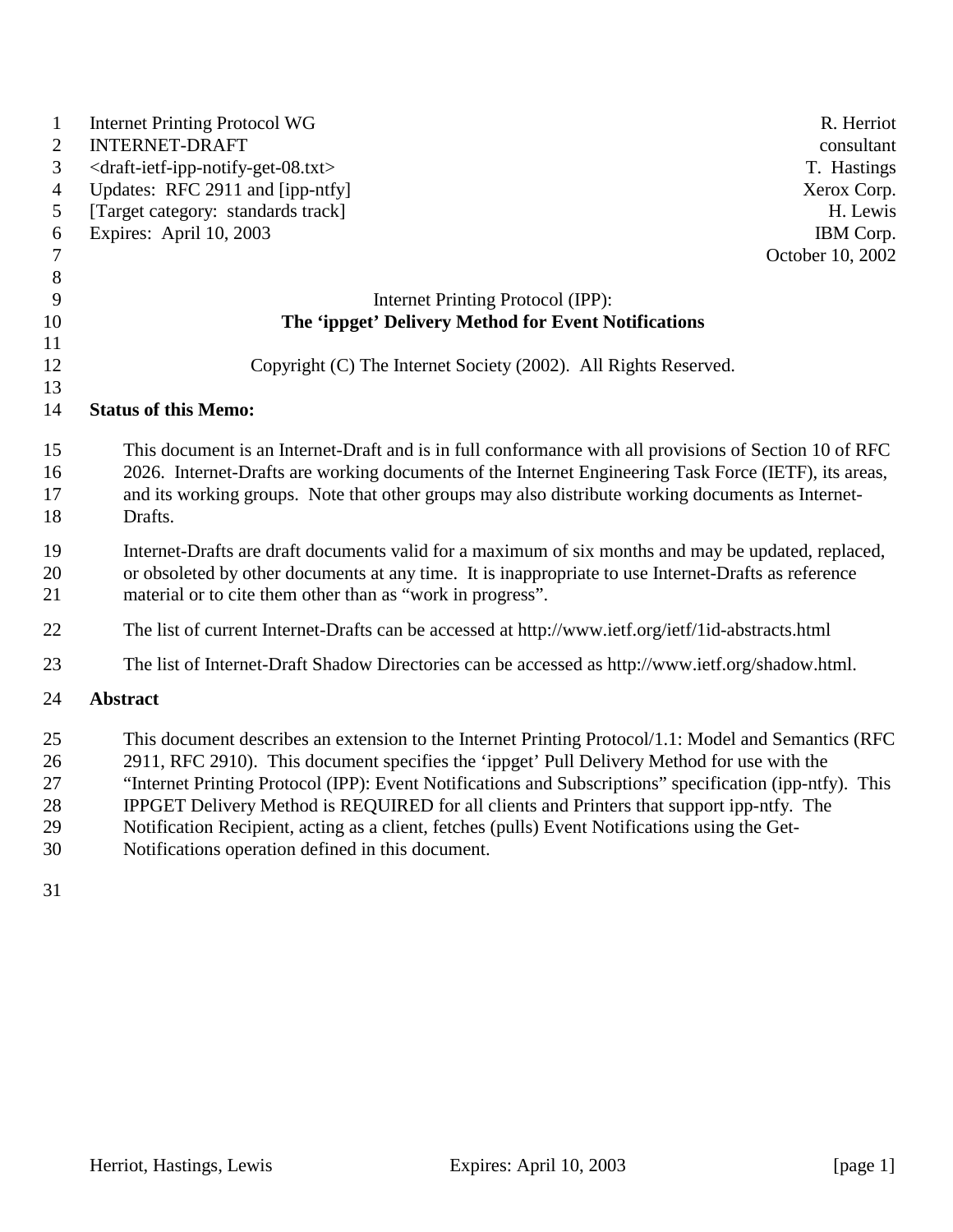# 31

### 32 **Table of Contents**

| 33 |  |
|----|--|
| 34 |  |
| 35 |  |
| 36 |  |
| 37 |  |
| 38 |  |
| 39 |  |
| 40 |  |
| 41 |  |
| 42 |  |
| 43 |  |
| 44 |  |
| 45 |  |
| 46 |  |
| 47 |  |
| 48 |  |
| 49 |  |
| 50 |  |
| 51 |  |
| 52 |  |
| 53 |  |
| 54 |  |
| 55 |  |
| 56 |  |
| 57 |  |
| 58 |  |
| 59 |  |
| 60 |  |
| 61 |  |
| 62 |  |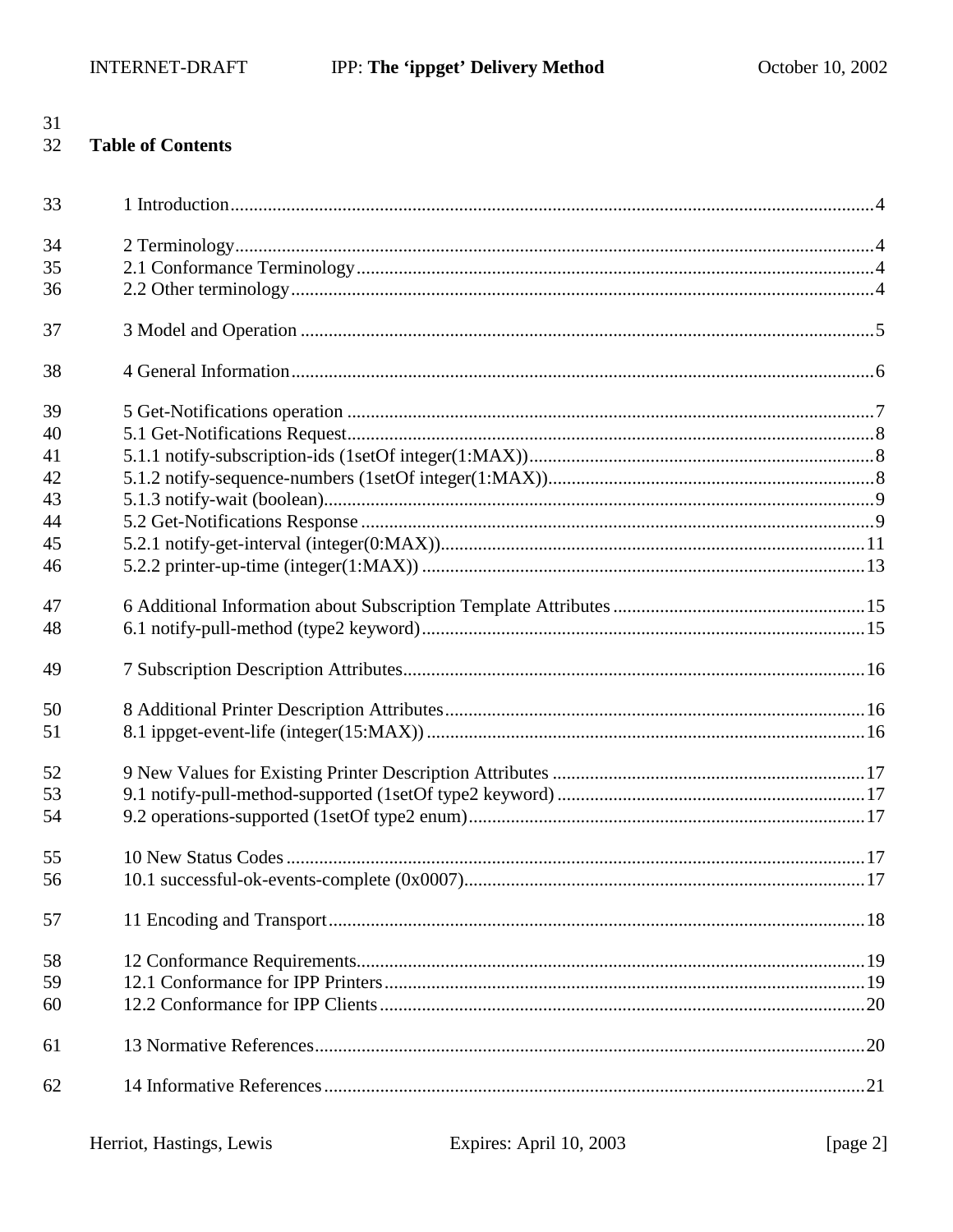| 63       |  |
|----------|--|
| 64       |  |
| 65       |  |
| 66       |  |
| 67       |  |
| 68       |  |
| 69       |  |
| 70       |  |
| 71       |  |
| 72       |  |
| 73       |  |
| 74       |  |
| 75       |  |
| 76       |  |
| 77       |  |
| 78       |  |
| 79<br>80 |  |

### **Table of Tables**

| 82 |                                                                                           |  |
|----|-------------------------------------------------------------------------------------------|--|
| 83 |                                                                                           |  |
| 84 |                                                                                           |  |
| 85 |                                                                                           |  |
| 86 | Table 5 – Combinations of Events and Subscribed Events for "job-impressions-completed" 15 |  |
| 87 | Table 6 – Additional Attributes in Event Notification Content for Printer Events  15      |  |
| 88 |                                                                                           |  |
| 89 |                                                                                           |  |
| 90 |                                                                                           |  |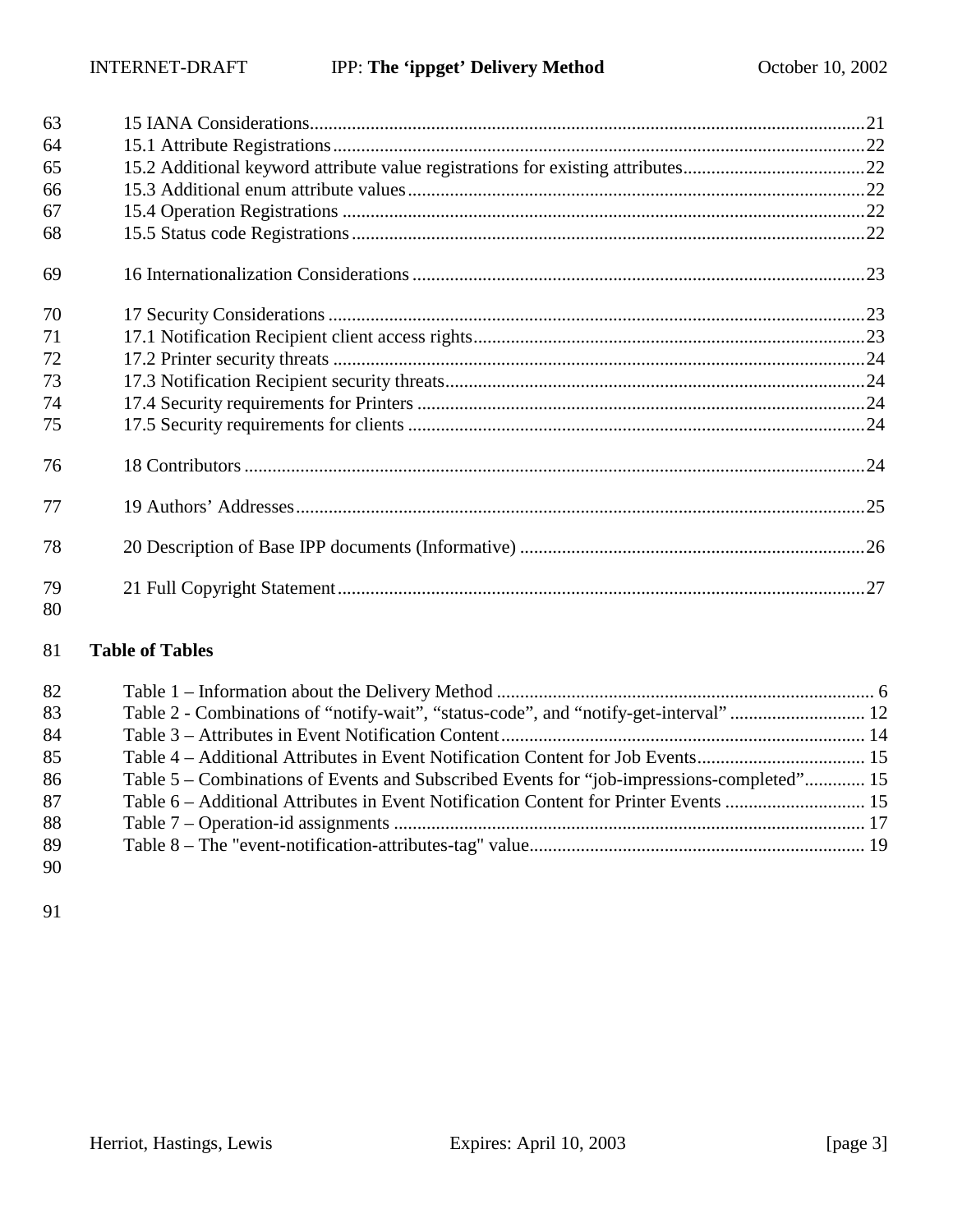### <span id="page-3-0"></span>91 **1 Introduction**

- 92 This document describes an extension to the Internet Printing Protocol/1.1: Model and Semantics [RFC 93 2911], [RFC 2910]. This document specifies the 'ippget' Pull Delivery Method for use with the 94 "Internet Printing Protocol (IPP): Event Notifications and Subscriptions" specification [ipp-ntfy]. This 95 IPPGET Delivery Method is REQUIRED for all clients and Printers that support [ipp-ntfy]. The 96 Notification Recipient, acting as a client, fetches (pulls) Event Notifications using the Get-97 Notifications operation defined in this document. For a description of the base IPP documents, see
- 98 section [20](#page-25-0) of this document. For a description of the IPP Event Notification Model, see [ipp-ntfy].
- 99 With this Pull Delivery Method, when an Event occurs, the Printer saves the Event Notification for a
- 100 period of time called the Event Life. The Notification Recipient fetches (pulls) the Event Notifications
- 101 using the Get-Notifications operation. This operation causes the Printer to return all Event
- 102 Notifications held for the specified Subscription object(s). If the Notification Recipient has selected
- 103 the **Event Wait Mode** option to wait for additional Event Notifications, the Printer MAY continue to
- 104 return Event Notifications to the Notification Recipient as asynchronous Get-Notification responses as
- 105 Events occur using the transaction originated by the Notification Recipient.
- 106 The Notification Recipient can terminate **Event Wait Mode** (without closing the connection) by
- 107 supplying the "notify-wait" (boolean) attribute with a 'false' value in a subsequent Get-Notifications 108 request. Similarly, the Printer can terminate **Event Wait Mode** (without closing the connection) by
- 109 returning the "notify-get-interval" (integer) operation attribute in a Get-Notifications response which
- 110 tells the Notification Recipient how long to wait before trying again.

## 111 **2 Terminology**

112 This section defines the following terms that are used throughout this document:

### 113 **2.1 Conformance Terminology**

- 114 Capitalized terms, such as **MUST, MUST NOT, REQUIRED, SHOULD, SHOULD NOT, MAY,**
- 115 **NEED NOT, and OPTIONAL**, have special meaning relating to conformance as defined in RFC 2119
- 116 [RFC2119] and [RFC2911] section 12.1. If an implementation supports the extension defined in this
- 117 document, then these terms apply; otherwise, they do not. These terms define conformance to *this*
- 118 *document only*; they do not affect conformance to other documents, unless explicitly stated otherwise.

### 119 **2.2 Other terminology**

- 120 This document uses the same terminology as [RFC2911], such as "**client**", "**Printer**", "**Job**",
- 121 "**attribute**", "**attribute value**", "**keyword**", "**operation**", "**request**", "**response**", and "**support**" with
- 122 the same meanings. This document also uses terminology defined in [ipp-ntfy], such as "**Subscription**
- 123 **(object)"**, "**Notification Recipient"**, "**Event"**, "**Event Notification"**, "**Compound Event**
- 124 **Notification",** "**Event Life**", and "**Event Notification Attribute Group**" with the same meanings. In
- 125 addition, this document defines the following terms for use in this document: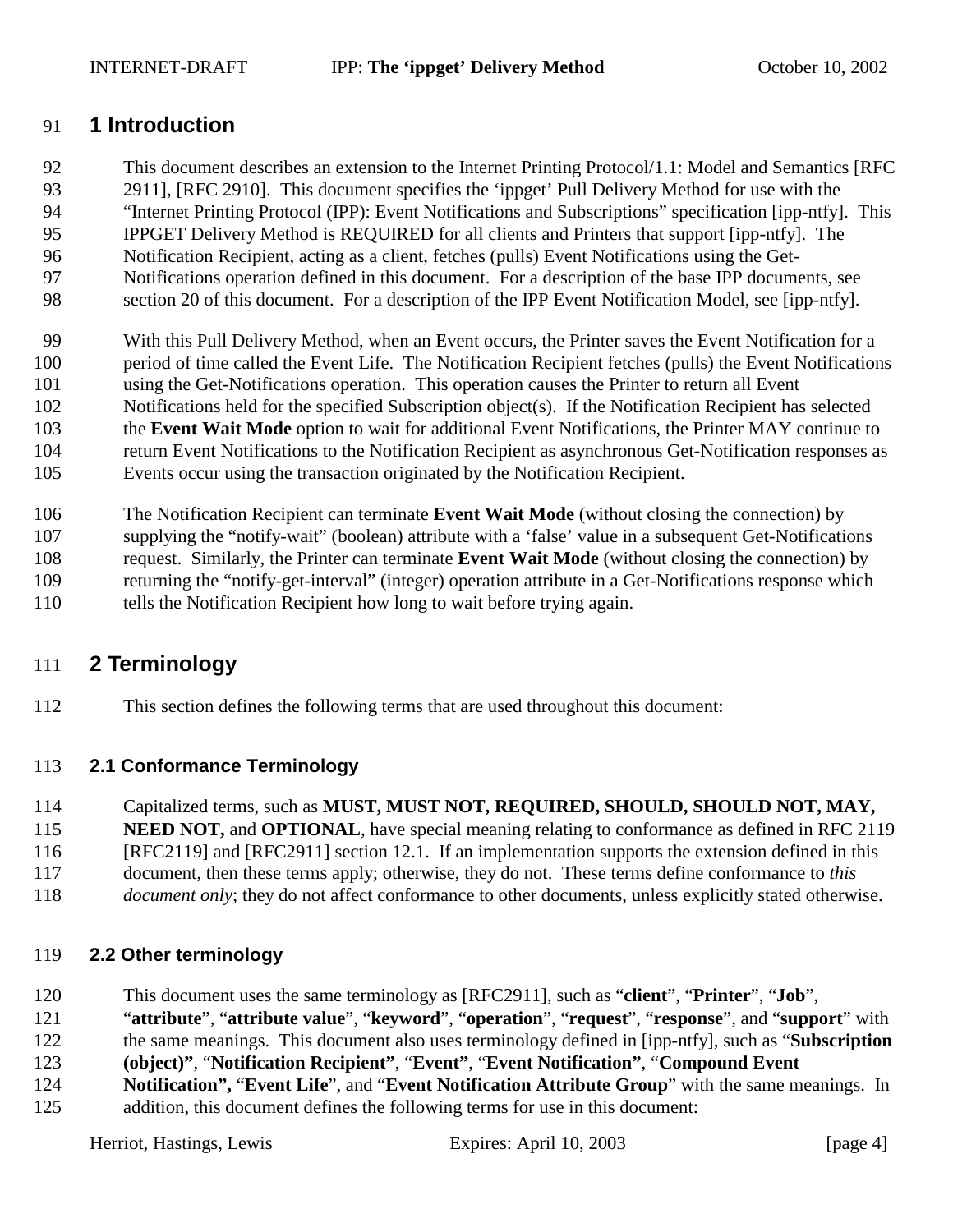<span id="page-4-0"></span>126 **Event Wait Mode:** The mode requested by a Notification Recipient client in its Get-Notifications 127 Request and granted by a Printer to keep the connection open while the Printer sends 128 subsequent Event Notifications to the Notification Recipient as they occur as additional Get-129 Notification operation responses.

## 130 **3 Model and Operation**

131 In a Subscription Creation Operation, when the "notify-pull-method" attribute is present and has the 132 'ippget' keyword value, the client is requesting that the Printer use the 'ippget' Pull Delivery Method 133 for the Event Notifications associated with the new Subscription Object.

134 When an Event occurs, the Printer MUST generate an Event Notification and MUST assign it the 135 Event Life. The Printer MUST hold an Event Notification for its assigned Event Life.

136 When a Notification Recipient wants to receive Event Notifications for a Subscription object, it 137 performs the Get-Notifications operation supplying the Subscription object's subscription-id, which 138 causes the Printer to return all un-expired Event Notifications held for that Subscription object. If the

139 Notification Recipient has selected the **Event Wait Mode** option to wait for additional Event

140 Notifications, the response to the Get-Notifications request continues indefinitely as the Printer

141 continues to send Event Notifications in the response as Events occur for that Subscription object.

142 When the Notification Recipient requests Event Notifications for per-Job Subscription Objects, the

143 Notification Recipient typically performs the Get-Notifications operation within a second of

144 performing the Subscription Creation operation. Because the Printer MUST save Event Notifications

145 for at least 15 seconds (see section [8.1\)](#page-15-0), the Notification Recipient is unlikely to miss any Event

146 Notifications that occur between the Subscription Creation and the Get-Notifications operation.

147 The 'ippget' Delivery Method is designed primarily for (1) a client that wants to get Events (from the 148 job's per-Job Subscription object) for a job that it has submitted and (2) for a privileged client that 149 wants to get all job or printer Events from a per-Printer Subscription object.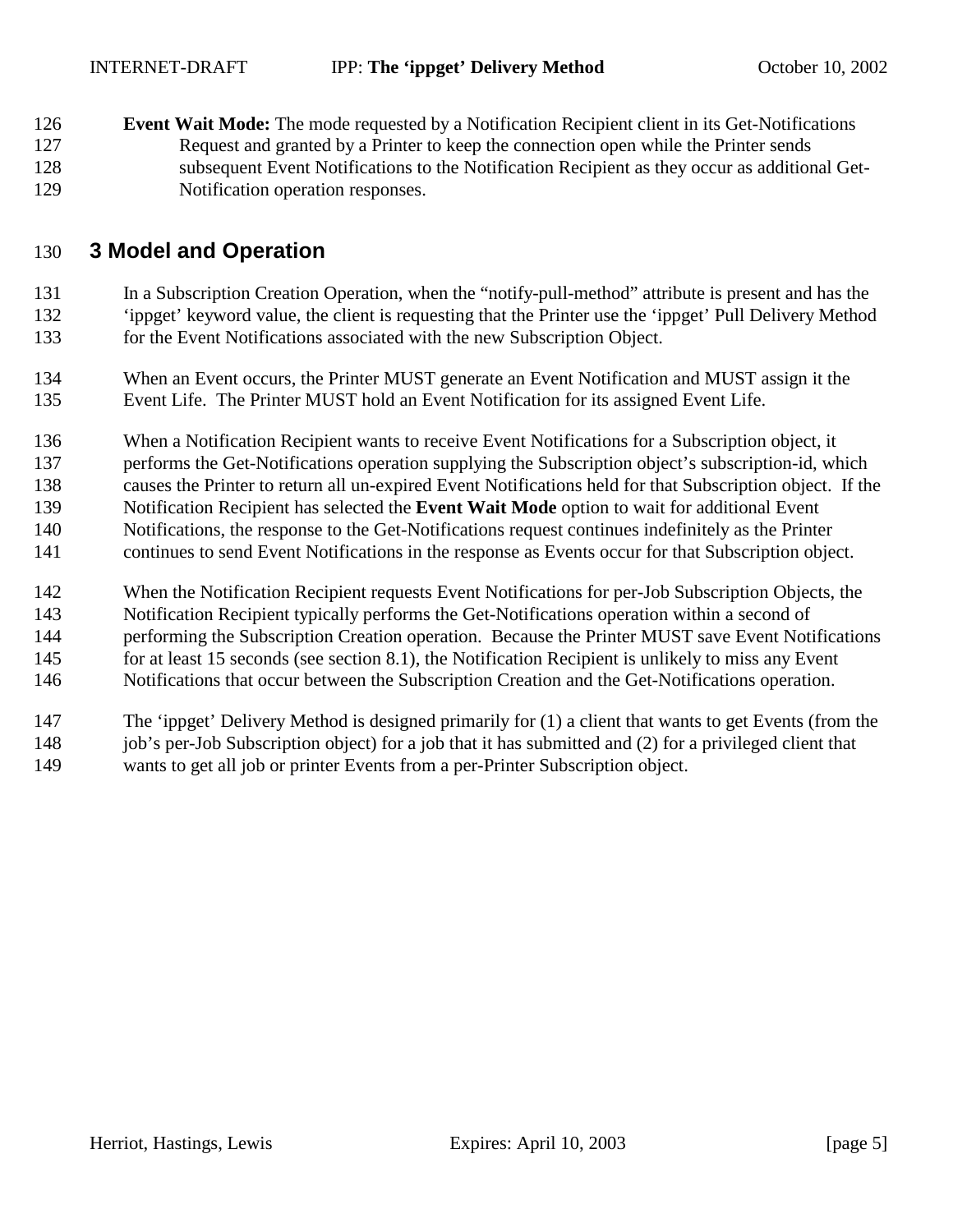### <span id="page-5-0"></span>INTERNET-DRAFT **IPP:** The 'ippget' Delivery Method October 10, 2002

## 150 **4 General Information**

151 If a Printer supports this Delivery Method, the following are its characteristics.

### 152 **Table 1 – Information about the Delivery Method**

|    | Document Method Conformance Requirement                                                                                                                                                                                                                                                                                                                                                                                                                     | Delivery Method Realization                                                                                                       |
|----|-------------------------------------------------------------------------------------------------------------------------------------------------------------------------------------------------------------------------------------------------------------------------------------------------------------------------------------------------------------------------------------------------------------------------------------------------------------|-----------------------------------------------------------------------------------------------------------------------------------|
| 1. | What is the URL scheme name for the Push Delivery<br>Method or the keyword method name for the Pull<br>Delivery Method?                                                                                                                                                                                                                                                                                                                                     | 'ippget' keyword method name                                                                                                      |
| 2. | Is the Delivery Method REQUIRED, RECOMMENDED<br>or OPTIONAL for an IPP Printer to support?                                                                                                                                                                                                                                                                                                                                                                  | <b>REQUIRED</b>                                                                                                                   |
| 3. | What transport and delivery protocols does the Printer<br>use to deliver the Event Notification Content, i.e., what is<br>the entire network stack?                                                                                                                                                                                                                                                                                                         | IPP with one new operation.                                                                                                       |
| 4. | Can several Event Notifications be combined into a<br><b>Compound Event Notification?</b>                                                                                                                                                                                                                                                                                                                                                                   | Yes.                                                                                                                              |
| 5. | Is the Delivery Method initiated by the Notification<br>Recipient (pull), or by the Printer (push)?                                                                                                                                                                                                                                                                                                                                                         | This Delivery Method is a pull<br>method with aspects of a push<br>method, though the Printer does not<br>initiate the operation. |
| 6. | Is the Event Notification content Machine Consumable or<br>Human Consumable?                                                                                                                                                                                                                                                                                                                                                                                | Machine Consumable                                                                                                                |
| 7. | What section in this document answers the following<br>question? For a Machine Consumable Event Notification,<br>what is the representation and encoding of values defined<br>in section 9.1 of [ipp-ntfy] and the conformance<br>requirements thereof? For a Human Consumable Event<br>Notification, what is the representation and encoding of<br>pieces of information defined in section 9.2 of [ipp-ntfy]<br>and the conformance requirements thereof? | Section 5                                                                                                                         |
| 8. | What are the latency and reliability of the transport and<br>delivery protocol?                                                                                                                                                                                                                                                                                                                                                                             | Same as IPP and the underlying<br><b>HTTP</b> transport                                                                           |
| 9. | What are the security aspects of the transport and delivery<br>protocol, e.g., how it is handled in firewalls?                                                                                                                                                                                                                                                                                                                                              | Same as IPP and the underlying<br>HTTP transport and in the same<br>direction, so no new firewall<br>considerations.              |
|    | 10. What are the content length restrictions?                                                                                                                                                                                                                                                                                                                                                                                                               | None                                                                                                                              |
|    | 11. What are the additional values or pieces of information<br>that a Printer sends in an Event Notification content and<br>the conformance requirements thereof?                                                                                                                                                                                                                                                                                           | None                                                                                                                              |
|    | 12. What are the additional Subscription Template and/or<br>Subscription Description attributes and the conformance<br>requirements thereof?                                                                                                                                                                                                                                                                                                                | None                                                                                                                              |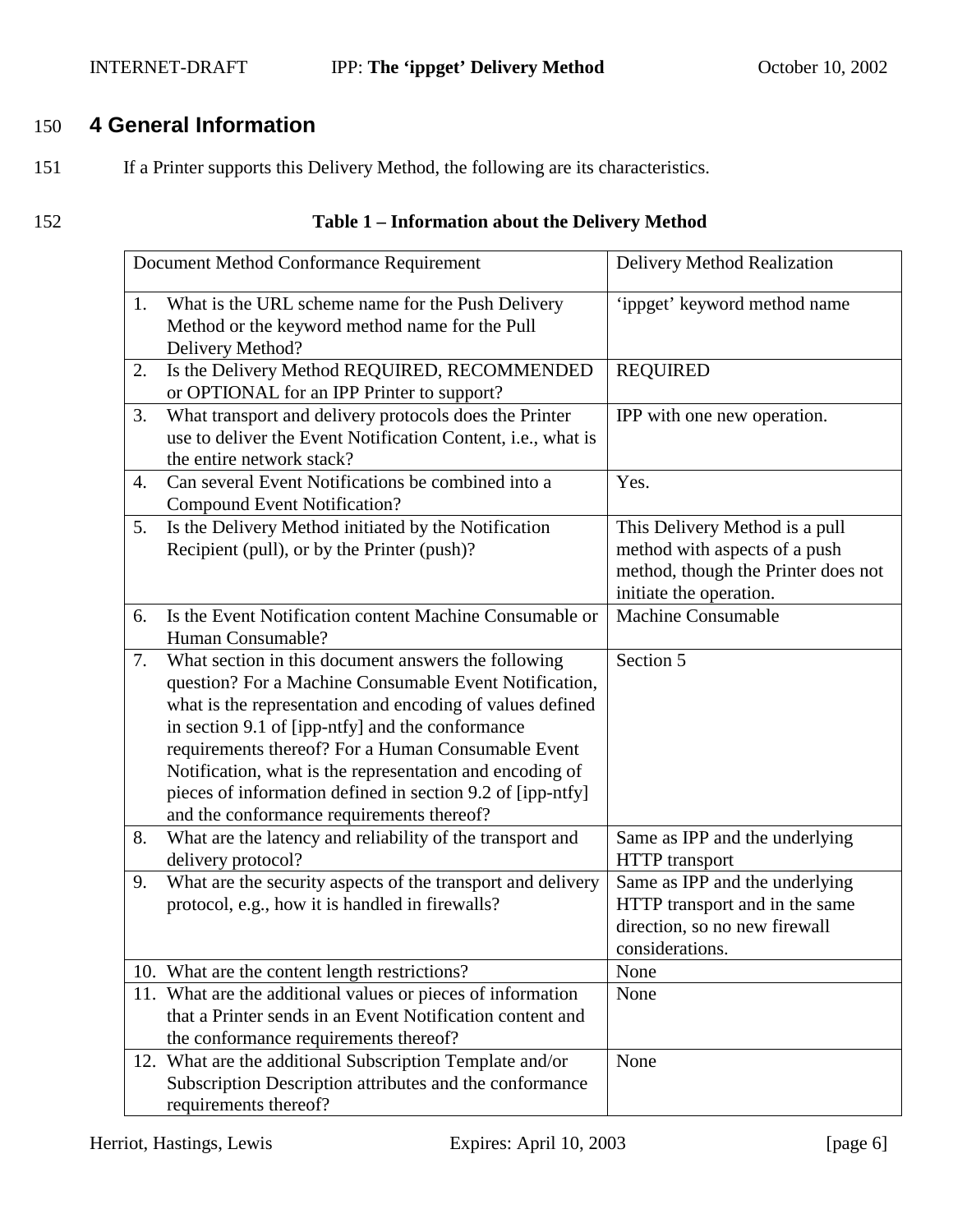| 13. What are the additional Printer Description attributes and   "ipp-event-life" (integer (15: MAX)) |  |
|-------------------------------------------------------------------------------------------------------|--|
| the conformance requirements thereof?                                                                 |  |

<span id="page-6-0"></span>153

## 154 **5 Get-Notifications operation**

155 This operation is issued by a client acting in the role of a Notification Recipient requesting the Printer 156 to return all Event Notifications held for the identified Subscription object(s).

157 A Printer MUST support this operation, MUST accept the request in any state (see [RFC2911] 158 "printer-state" and "printer-state-reasons" attributes), and MUST remain in the same state with the 159 same "printer-state-reasons" values.

- 160 When a Printer performs this operation, it MUST return all and only those Event Notifications:
- 161 1. Whose associated Subscription Object's "notify-subscription-id" Subscription Description 162 attribute equals one of the values of the "notify-subscription-ids" (1setOf integer(1:MAX)) 163 operation attribute AND
- 164 2. Whose associated Subscription Object's contains the "notify-pull-method" attribute and it has 165 the 'ippget' keyword value AND
- 166 3. Whose "notify-sequence-number" is equal to or greater than the corresponding value of the 167 "notify-sequence-numbers (1setOf integer(1:MAX)) operation attribute, if supplied AND
- 168 4. Whose Event Life has not yet expired AND
- 169 5. Where the Notification Recipient client has read-access rights to the identified Subscription 170 Object (see *Access Rights* paragraph below).

171 The Notification Recipient client MUST either: (a) request **Event Wait Mode** by supplying the 172 "notify-wait" operation attribute with a 'true' value or (b) suppress Event Wait Mode by omitting the 173 "notify-wait" operation attribute or by supplying it with a 'false' value. In order to terminate Event 174 Wait Mode subsequently, the Notification Recipient client MUST close the connection. In order to 175 terminate **Event Wait Mode**, the Printer MUST either (a) return the "notify-get-interval" operation 176 attribute in a Get-Notifications response (RECOMMENDED behavior) or (b) close the connection. 177 The "notify-get-interval" operation attributes tells the Notification Recipient how long to wait before 178 trying a subsequent Get-Notifications request.

179 *Access Rights:* The authenticated user (see [RFC2911] section 8.3) performing this operation MUST be 180 (1) the owner of each Subscription Object identified by the "notify-subscription-ids" operation attribute 181 (see section [5.1.1\)](#page-7-0), (2) an operator or administrator of the Printer (see [RFC2911] Sections 1 and 8.5), 182 or (3) be otherwise authorized by the Printer's administrator-configured security policy to request 183 Event Notifications from the target Subscription Object(s). Otherwise, the IPP Printer MUST reject 184 the operation and return: 'client-error-forbidden', 'client-error-not-authenticated', or 'client-error-not-185 authorized' status code as appropriate. Furthermore, the Printer's security policy MAY limit the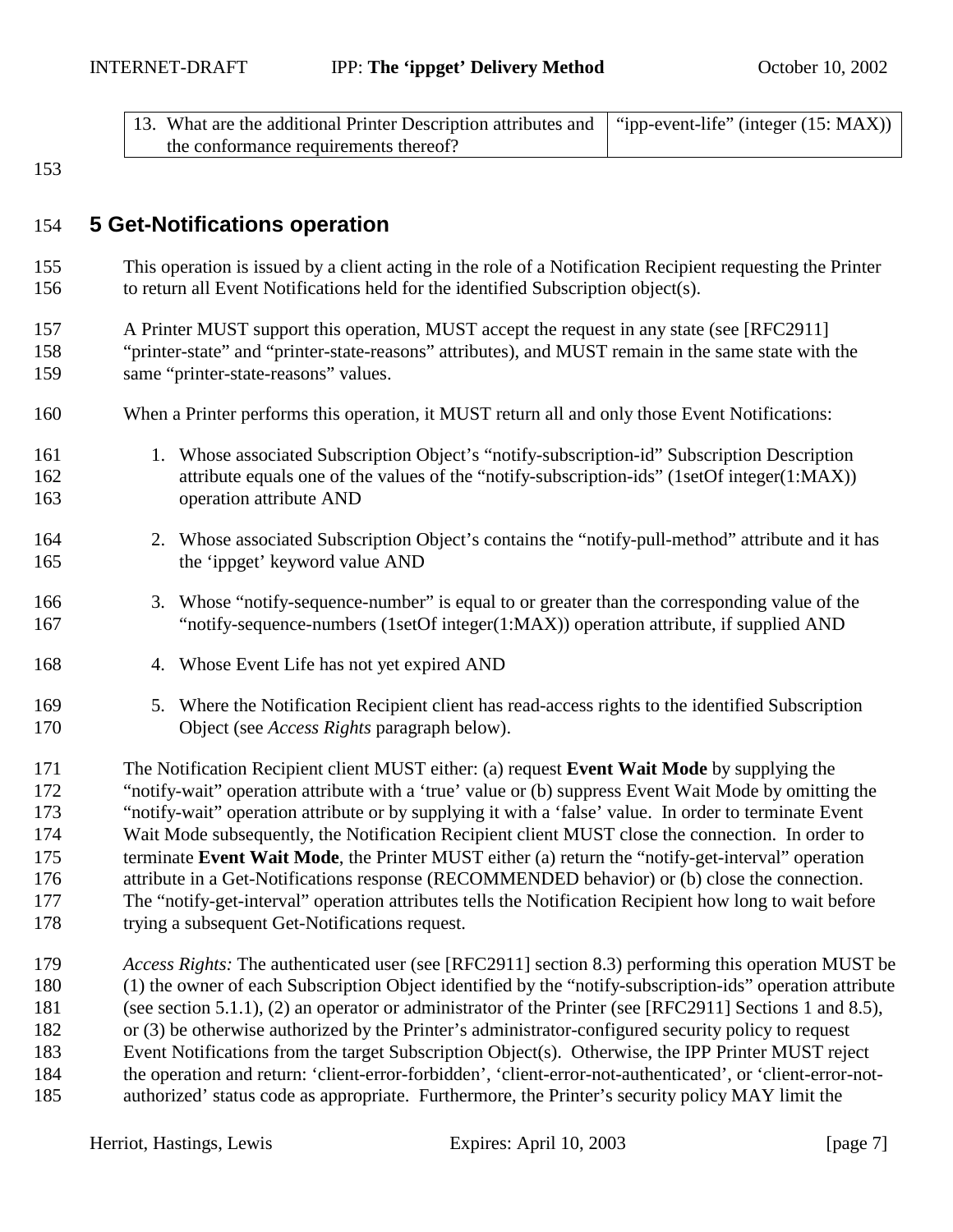<span id="page-7-0"></span>186 attributes returned by the Get-Notifications operation, in a manner similar to the Get-Job-Attributes 187 operation (see [RFC2911] end of section 3.3.4.2).

| 188 | <b>5.1 Get-Notifications Request</b>                                                               |
|-----|----------------------------------------------------------------------------------------------------|
| 189 | The following groups of attributes are part of the Get-Notifications Request:                      |
| 190 | Group 1: Operation Attributes                                                                      |
| 191 | Natural Language and Character Set:                                                                |
| 192 | The "attributes-charset" and "attributes-natural-language" attributes as described in              |
| 193 | [RFC2911] section 3.1.4.1.                                                                         |
| 194 |                                                                                                    |
| 195 | Target:                                                                                            |
| 196 | The "printer-uri" (uri) operation attribute which is the target for this operation as described in |
| 197 | [RFC2911] section 3.1.5.                                                                           |
| 198 |                                                                                                    |
| 199 | <b>Requesting User Name:</b>                                                                       |
| 200 | The "requesting-user-name" (name(MAX)) attribute SHOULD be supplied by the client as               |
| 201 | described in [RFC2911] section 8.3.                                                                |
| 202 |                                                                                                    |
| 203 | 5.1.1 notify-subscription-ids (1setOf integer(1:MAX))                                              |
| 204 | This attribute identifies one or more Subscription objects for which Events are requested. The     |
| 205 | client MUST supply this attribute with at least one value. The Printer object MUST support         |
| 206 | this attribute with multiple values.                                                               |
| 207 |                                                                                                    |
| 208 | If no Subscription Object exists with the supplied identifier or the identified Subscription       |
| 209 | Object does not contain the "notify-pull-method" attribute with the 'ippget' keyword value,        |
| 210 | the Printer MUST return the 'client-error-not-found' status code.                                  |
| 211 |                                                                                                    |
| 212 | Note: The name of both the "notify-subscription-ids" and "notify-sequence-                         |
| 213 | numbers" end in 's', since they are multi-valued. However, there are other                         |
| 214 | occurrences of these attribute names without the 's' that are single valued.                       |
| 215 | 5.1.2 notify-sequence-numbers (1setOf integer(1:MAX))                                              |
| 216 | This attribute specifies one or more lowest Event Notification sequence number values for the      |
| 217 | Subscription objects identified by the corresponding values of the "notify-subscription-ids"       |
| 218 | operation attribute. The Notification Recipient SHOULD supply this attribute and the number        |
| 219 | of values SHOULD be the same as the number of values of the "notify-subscriptions-ids"             |
| 220 | attribute. The Printer MUST support this attribute with multiple values.                           |
| 221 |                                                                                                    |
| 222 | The Printer MUST NOT return Notification Events with lower sequence numbers for the                |
| 223 | corresponding Subscription object. Therefore, by supplying the proper values for this              |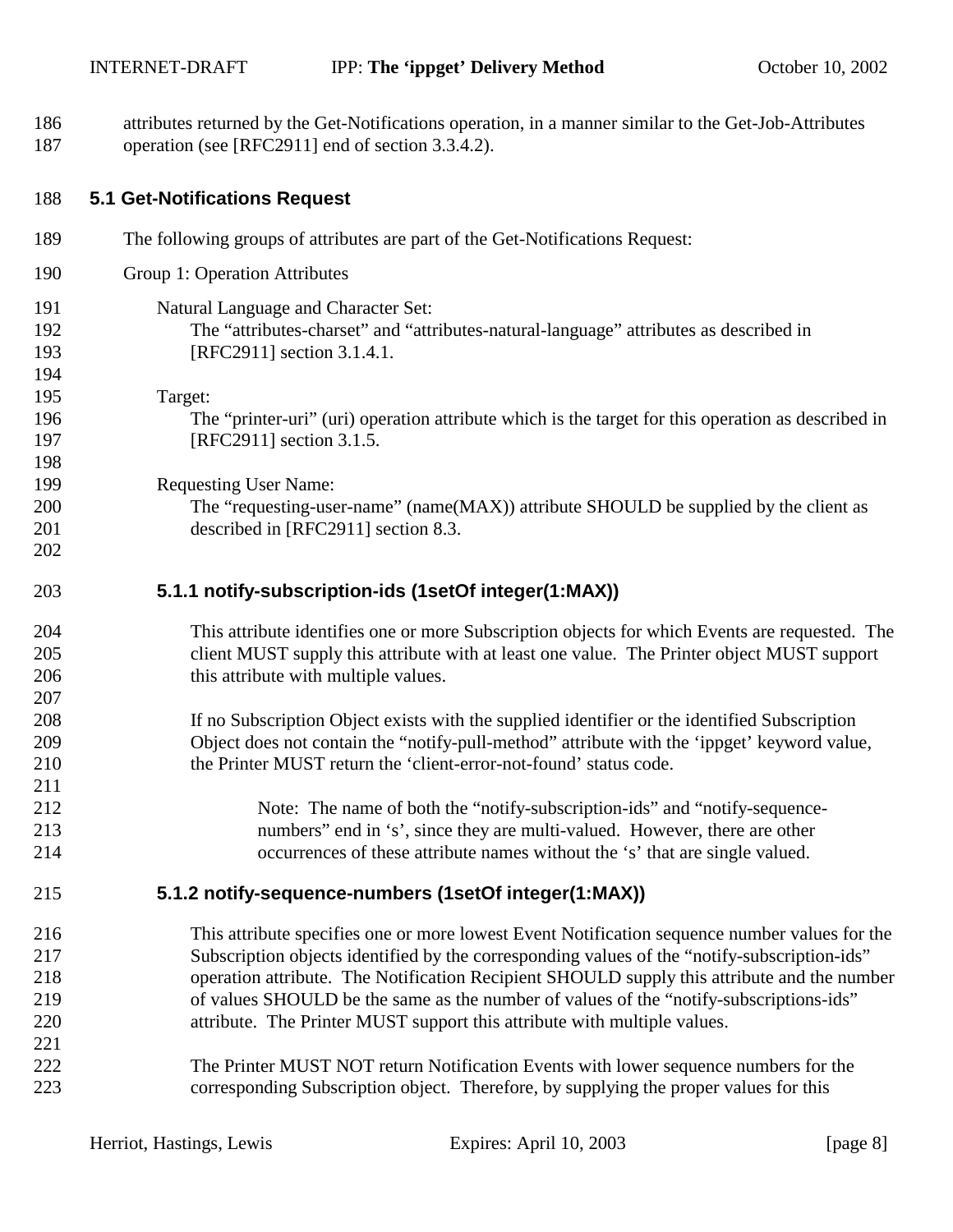<span id="page-8-0"></span>224 attribute the Notification Recipient can prevent getting the same Event Notifications from a 225 Subscription object that were returned on a previous Get-Notifications request. The 226 Notification Recipient SHOULD remember the highest "notify-sequence-number" value 227 returned for each Subscription object requested and SHOULD pass that value for each 228 requested Subscription object on the next Get-Notifications request. 229

- 230 If the Notification Recipient supplies fewer values for this attribute (including omitting this 231 attribute) than for the "notify-subscription-ids" operation attribute, the Printer assumes a '1' 232 value for each missing value. A value of '1' causes the Printer to return any un-expired Event 233 Notification for that Subscription object, since '1' is the lowest possible sequence number. If 234 the Notification Recipient supplies more values for this attribute than the number of values for 235 the "notify-subscription-ids" operation attribute, the Printer ignores the extra values.
- 237 Note: If a Notification Recipient performs two consecutive Get-Notifications operations with 238 the same value for "notify-sequence-number" (or omits the attribute), the time stamp of the 239 first Event Notification in the second Get-Notifications Response may be less than the time 240 stamp of the last Event Notification in the first Get-Notification Response. This happens 241 because the Printer sends all unexpired Event Notification with a sequence number equal or 242 higher according to the ordering specified in [ipp-ntfy] and some Event Notifications from the 243 first Get-Notifications operation may not have expired by the time the second Get-244 Notifications operation occurs. 245
- 246 **5.1.3 notify-wait (boolean)**

236

250

- 247 This value indicates whether or not the Notification Recipient wants **Event Wait Mode**. The 248 client MAY supply this attribute. The Printer object MUST support both values of this 249 attribute.
- 251 If the client supplies the 'false' value or omits this attribute, the client is not requesting **Event**  252 **Wait Mode**. If the value is 'true', the client is requesting **Event Wait Mode**. See the 253 beginning of section 5.2 for the rules for **Event Wait Mode**.
- 254 **5.2 Get-Notifications Response**
- 255 The Printer has the following options for responding to a Get-Notifications Request:
- 256 1. The Printer can reject the request and return the 'server-error-busy' status code, if the Printer is 257 too busy to accept this operation at this time. In this case, the Printer MUST return the "get-258 notify-interval" operation attribute to indicate when the client SHOULD try again.
- 259 2. If the Notification Recipient did not request **Event Wait Mode** ("notify-wait-mode" = 'false' or 260 omitted), the Printer MUST return immediately whatever Event Notifications it currently holds 261 in the requested Subscription object(s) and MUST return the "notify-get-interval" operation 262 attribute with number of seconds from now at which the Notification Recipient SHOULD 263 repeat the Get-Notifications Request to get future Event Notifications.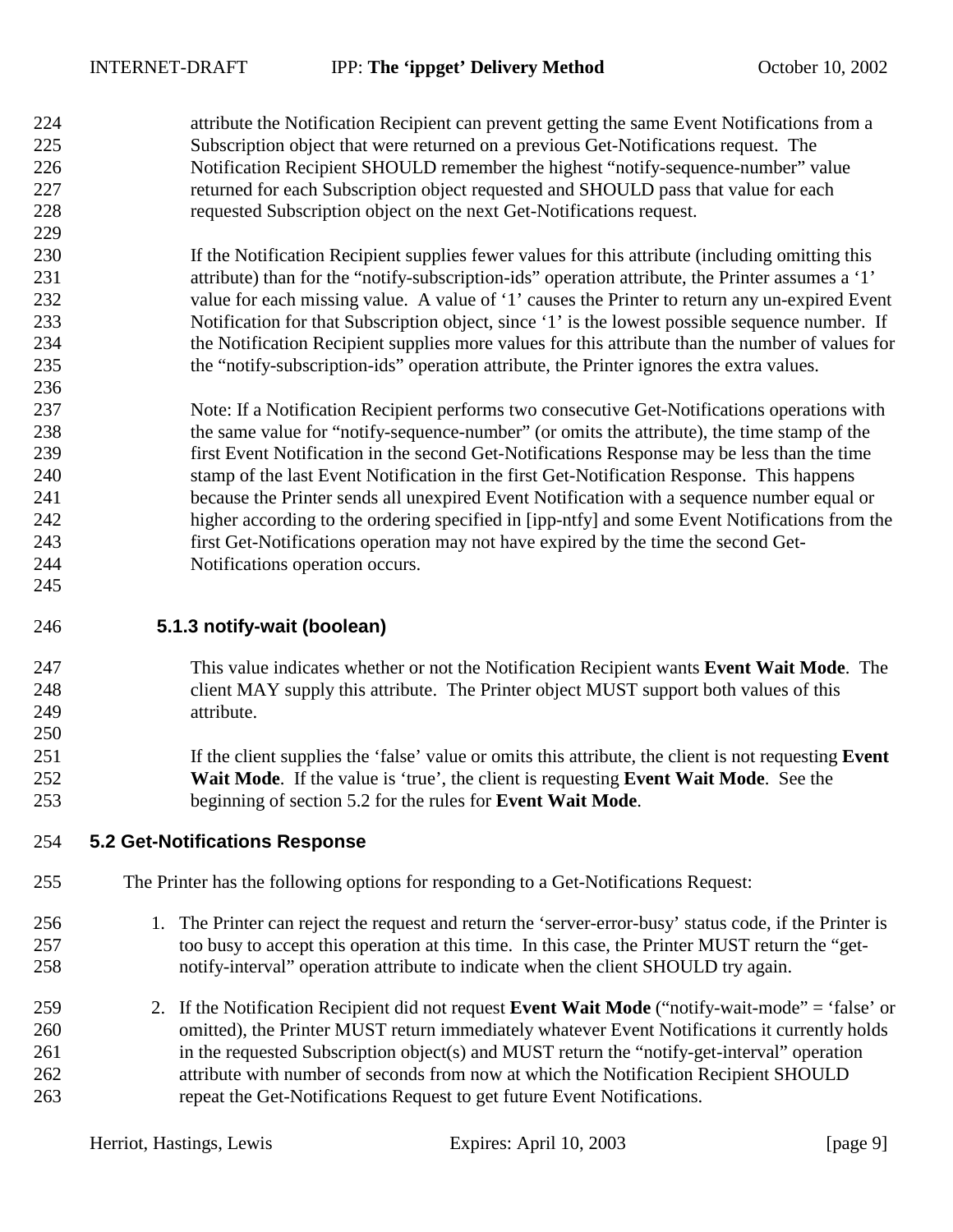| 264<br>265<br>266<br>267<br>268<br>269<br>270<br>271 | 3. If the Notification Recipient requested <b>Event Wait Mode</b> ("notify-wait-mode" = 'true'), the<br>Printer MUST return immediately whatever Event Notifications it currently holds in the<br>requested Subscription object(s) and MUST continue to return Event Notifications as they<br>occur until all of the requested Subscription Objects are canceled. A Subscription Object is<br>canceled either via the Cancel-Subscription operation or by the Printer (e.g., the Subscription<br>Object is canceled when the associated Job completes and is no longer in the Job Retention or<br>Job History phase - see the "ippget-event-life (integer(15:MAX))" attribute discussion in<br>section 8.1). |
|------------------------------------------------------|--------------------------------------------------------------------------------------------------------------------------------------------------------------------------------------------------------------------------------------------------------------------------------------------------------------------------------------------------------------------------------------------------------------------------------------------------------------------------------------------------------------------------------------------------------------------------------------------------------------------------------------------------------------------------------------------------------------|
| 272                                                  | However, the Printer MAY decide to terminate Event Wait Mode at any time, including in the                                                                                                                                                                                                                                                                                                                                                                                                                                                                                                                                                                                                                   |
| 273                                                  | first response. In this case the Printer MUST return the "notify-get-interval" operation attribute.                                                                                                                                                                                                                                                                                                                                                                                                                                                                                                                                                                                                          |
| 274                                                  | This attribute indicates that the Printer wishes to leave Event Wait Mode and the number of                                                                                                                                                                                                                                                                                                                                                                                                                                                                                                                                                                                                                  |
| 275                                                  | seconds in the future that the Notification Recipient SHOULD try the Get-Notifications                                                                                                                                                                                                                                                                                                                                                                                                                                                                                                                                                                                                                       |
| 276                                                  | operation again. The Notification Recipient MUST accept this response and MUST disconnect.                                                                                                                                                                                                                                                                                                                                                                                                                                                                                                                                                                                                                   |
| 277                                                  | If the Notification Recipient does not disconnect, the Printer SHOULD do so.                                                                                                                                                                                                                                                                                                                                                                                                                                                                                                                                                                                                                                 |
| 278                                                  | From the Notification Recipient's view, the response appears as an initial burst of data, which includes                                                                                                                                                                                                                                                                                                                                                                                                                                                                                                                                                                                                     |
| 279                                                  | the Operation Attributes Group and one Event Notification Attributes Group per Event Notification                                                                                                                                                                                                                                                                                                                                                                                                                                                                                                                                                                                                            |
| 280                                                  | that the Printer is holding. After the initial burst of data, if the Notification Recipient has selected the                                                                                                                                                                                                                                                                                                                                                                                                                                                                                                                                                                                                 |
| 281                                                  | Event Wait Mode option to wait for additional Event Notifications, the Notification Recipient                                                                                                                                                                                                                                                                                                                                                                                                                                                                                                                                                                                                                |
| 282                                                  | receives occasional Event Notification Attribute Groups. Proxy servers may delay some Event                                                                                                                                                                                                                                                                                                                                                                                                                                                                                                                                                                                                                  |
| 283                                                  | Notifications or cause time-outs to occur. The client MUST be prepared to perform the Get-                                                                                                                                                                                                                                                                                                                                                                                                                                                                                                                                                                                                                   |
| 284                                                  | Notifications operation again when time-outs occur.                                                                                                                                                                                                                                                                                                                                                                                                                                                                                                                                                                                                                                                          |
| 285                                                  | Each attribute is encoded using the IPP rules for encoding attributes [RFC2910] and MAY be encoded                                                                                                                                                                                                                                                                                                                                                                                                                                                                                                                                                                                                           |
| 286                                                  | in any order. Note: the Get-Jobs response in [RFC2911] acts as a model for encoding multiple groups                                                                                                                                                                                                                                                                                                                                                                                                                                                                                                                                                                                                          |
| 287                                                  | of attributes. See section 11 for the encoding and transport rules.                                                                                                                                                                                                                                                                                                                                                                                                                                                                                                                                                                                                                                          |
| 288                                                  | The following groups of attributes are part of the Get-Notifications Response:                                                                                                                                                                                                                                                                                                                                                                                                                                                                                                                                                                                                                               |
| 289                                                  | Group 1: Operation Attributes                                                                                                                                                                                                                                                                                                                                                                                                                                                                                                                                                                                                                                                                                |
| 290                                                  | <b>Status Message:</b>                                                                                                                                                                                                                                                                                                                                                                                                                                                                                                                                                                                                                                                                                       |
| 291                                                  | In addition to the REQUIRED status code returned in every response, the response                                                                                                                                                                                                                                                                                                                                                                                                                                                                                                                                                                                                                             |
| 292                                                  | OPTIONALLY includes a "status-message" (text(255)) and/or a "detailed-status-message"                                                                                                                                                                                                                                                                                                                                                                                                                                                                                                                                                                                                                        |
| 293                                                  | (text(MAX)) operation attribute as described in [RFC2911] sections 13 and 3.1.6.                                                                                                                                                                                                                                                                                                                                                                                                                                                                                                                                                                                                                             |
| 294                                                  |                                                                                                                                                                                                                                                                                                                                                                                                                                                                                                                                                                                                                                                                                                              |
| 295                                                  | The Printer can return any status codes defined in [RFC2911]. If the status code is not                                                                                                                                                                                                                                                                                                                                                                                                                                                                                                                                                                                                                      |
| 296                                                  | 'successful-xxx', the Printer MUST NOT return any Event Notification Attribute groups. The                                                                                                                                                                                                                                                                                                                                                                                                                                                                                                                                                                                                                   |
| 297                                                  | following is a description of the important status codes:                                                                                                                                                                                                                                                                                                                                                                                                                                                                                                                                                                                                                                                    |
| 298                                                  |                                                                                                                                                                                                                                                                                                                                                                                                                                                                                                                                                                                                                                                                                                              |
| 299                                                  | successful-ok: the response contains all Event Notification associated with the specified                                                                                                                                                                                                                                                                                                                                                                                                                                                                                                                                                                                                                    |
| 300                                                  | subscription-ids that had been supplied in the "notify-subscription-ids" operation                                                                                                                                                                                                                                                                                                                                                                                                                                                                                                                                                                                                                           |
| 301                                                  | attribute in the request. If the requested Subscription Objects have no associated                                                                                                                                                                                                                                                                                                                                                                                                                                                                                                                                                                                                                           |
| 302                                                  | Event Notification, the response MUST contain zero Event Notifications.                                                                                                                                                                                                                                                                                                                                                                                                                                                                                                                                                                                                                                      |
| 303                                                  | successful-ok-events-complete: indicate when this return is the last return for all                                                                                                                                                                                                                                                                                                                                                                                                                                                                                                                                                                                                                          |
| 304                                                  | Subscription objects that match the request, whether or not there are Event                                                                                                                                                                                                                                                                                                                                                                                                                                                                                                                                                                                                                                  |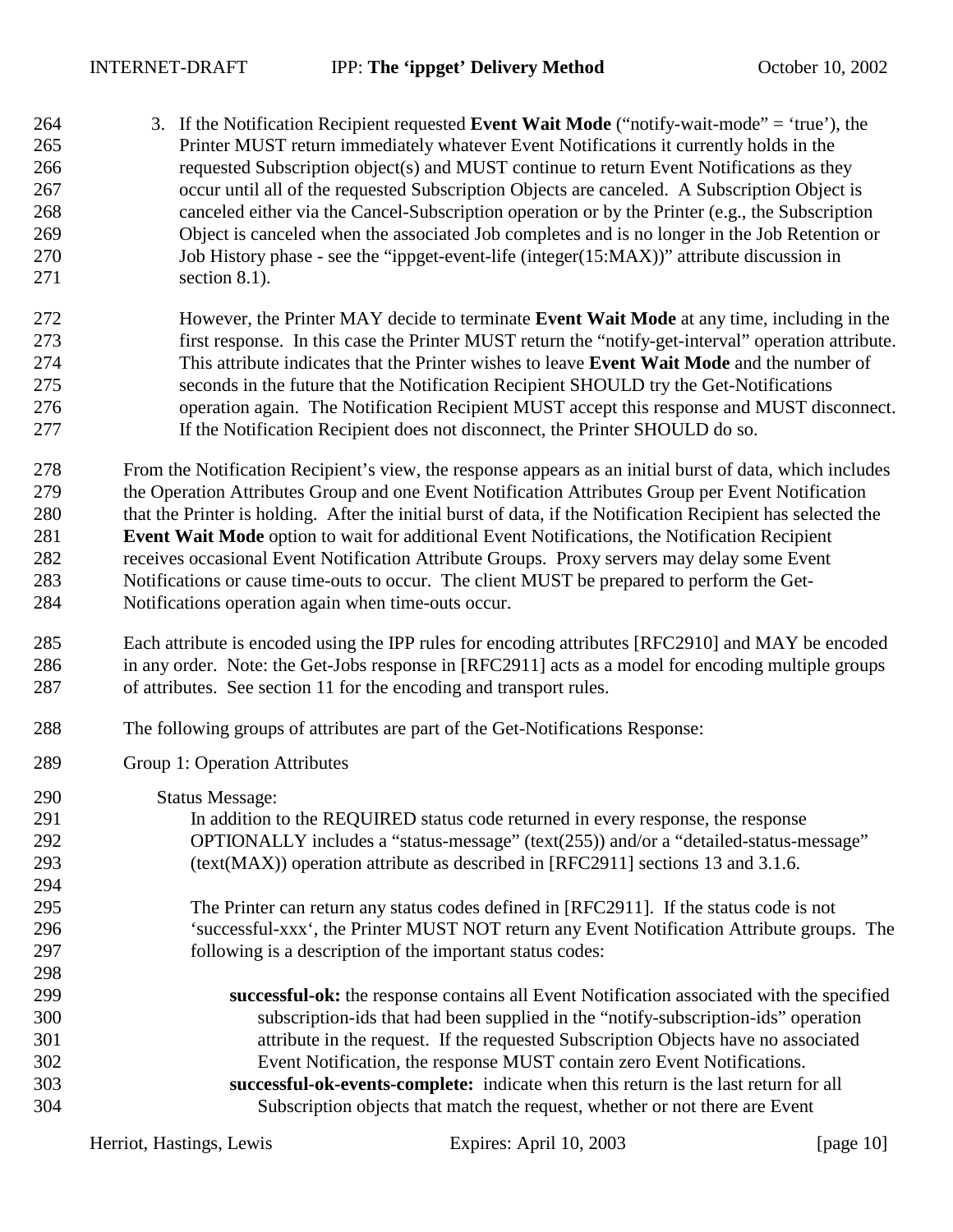<span id="page-10-0"></span>

| 305 | Notifications being returned. This condition occurs for Event Wait Mode with                         |  |  |
|-----|------------------------------------------------------------------------------------------------------|--|--|
| 306 | Notification Recipients waiting for responses when the Subscription Object is: (1)                   |  |  |
| 307 | canceled with a Cancel-Subscription operation, (2) deleted when the Per-Printer                      |  |  |
| 308 | Subscription lease time expires, or (3) when the 'job-completed' event occurs for a                  |  |  |
| 309 | Per-Job Subscription. This condition also occurs for a Get-Notifications request that                |  |  |
| 310 | a Notification Recipient makes after the job completes, but before the Event Life                    |  |  |
| 311 | expires. See section 10.1.                                                                           |  |  |
| 312 | client-error-not-found: The Printer has no Subscription Object's whose "notify-                      |  |  |
| 313 | subscription-id" attribute equals any of the values of the "notify-subscription-ids"                 |  |  |
| 314 | operation attribute supplied or the identified Subscription Object does not contain the              |  |  |
| 315 | "notify-pull-method" attribute with the 'ippget' keyword value.                                      |  |  |
| 316 | server-error-busy: The Printer is too busy to accept this operation. The Printer                     |  |  |
| 317 | SHOULD return the "notify-get-interval" operation attribute in the Operation                         |  |  |
| 318 | Attributes of the response, then the Notification Recipient SHOULD wait for the                      |  |  |
| 319 | number of seconds specified by the "notify-get-interval" operation attribute before                  |  |  |
| 320 | performing this operation again. If the "notify-get-interval" Operation Attribute is                 |  |  |
| 321 | not present, the Notification Recipient SHOULD use the normal network back-off                       |  |  |
| 322 | algorithms for determining when to perform this operation again.                                     |  |  |
| 323 |                                                                                                      |  |  |
| 324 | Natural Language and Character Set:                                                                  |  |  |
| 325 | The "attributes-charset" and "attributes-natural-language" attributes as described in                |  |  |
| 326 | [RFC2911] section 3.1.4.2.                                                                           |  |  |
| 327 |                                                                                                      |  |  |
| 328 | The Printer MUST use the values of "notify-charset" and "notify-natural-language",                   |  |  |
| 329 | respectively, from one Subscription Object associated with the Event Notifications in this           |  |  |
| 330 | response.                                                                                            |  |  |
| 331 |                                                                                                      |  |  |
| 332 | Normally, there is only one matched Subscription Object, or the value of the "notify-charset"        |  |  |
| 333 | and "notify-natural-language" attributes is the same in all Subscription Objects. If not, the        |  |  |
| 334 | Printer MUST pick one Subscription Object from which to obtain the value of these attributes.        |  |  |
| 335 | The algorithm for picking the Subscription Object is implementation dependent. The choice            |  |  |
| 336 | of natural language is not critical because 'text' and 'name' values can override the                |  |  |
| 337 | "attributes-natural-language" operation attribute. The Printer's choice of charset is critical       |  |  |
| 338 | because a bad choice may leave it unable to send some 'text' and 'name' values accurately.           |  |  |
| 339 |                                                                                                      |  |  |
| 340 | 5.2.1 notify-get-interval (integer(0:MAX))                                                           |  |  |
| 341 | The value of this operation attribute is the number of seconds that the Notification Recipient       |  |  |
| 342 | SHOULD wait before trying the Get-Notifications operation again. The Printer MUST return             |  |  |
| 343 | this operation attribute if: $(1)$ it is too busy to return events, $(2)$ the Notification Recipient |  |  |
| 344 |                                                                                                      |  |  |
|     | client did <i>not</i> request Event Wait Mode, or (3) the Printer is terminating Event Wait Mode.    |  |  |
| 345 | The client MUST accept this attribute and SHOULD re-issue the Get-Notifications operation            |  |  |
| 346 | (with or without "notify-wait" = 'true') the indicated number of seconds in the future in order      |  |  |
| 347 | to get more Event Notifications This value is intended to help the client be a good network          |  |  |
| 348 | citizen.                                                                                             |  |  |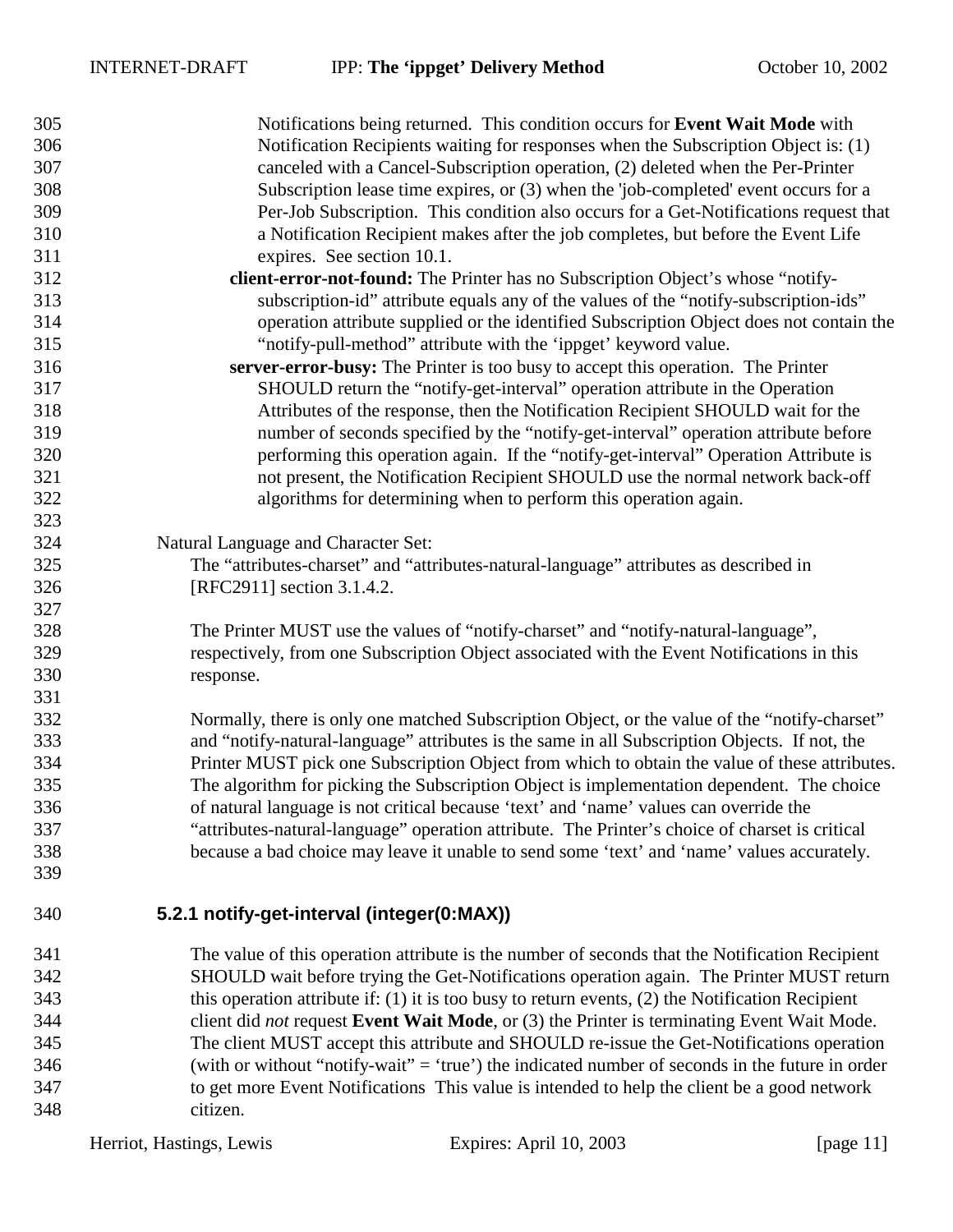350 The value of this attribute MUST be at least as large as the value of the Printer's "ippget-351 event-life" Printer Description attribute (see section [8.1\)](#page-15-0). The Printer MAY return a value 352 that is larger than the value of the "ippget-event-life" Printer Description attribute provided 353 that the Printer increases the Event Life for this Subscription object, so that Notification 354 Recipients taking account of the larger value and polling with a longer interval will *not* miss 355 events. Note; implementing such an algorithm requires some hidden attributes in the 356 Subscription object that are IMPLEMENTATION DEPENDENT.

358 If the Printer wants to remain in **Event Wait Mode**, then the Printer MUST NOT return this 359 attribute in the response.

361 Here is a complete table of combinations of "notify-wait", "status-code", "notify-get-interval", 362 and Event Notification Attributes Groups for Get-Notification initial (Wait and No Wait) 363 Responses and subsequent **Event Wait Mode** Responses (which may be staying in **Event**  364 **Wait Mode** or may be requesting the Notification Recipient to leave **Event Wait Mode**):

365

<span id="page-11-0"></span>349

357

360

### 366 **Table 2 - Combinations of "notify-wait", "status-code", and "notify-get-interval"**

| client sends:<br>"notify-wait" | Printer returns:<br>"status-code" | Printer returns:<br>"notify-get-<br>interval" | <b>Event Notification</b><br><b>Attribute Groups</b> |
|--------------------------------|-----------------------------------|-----------------------------------------------|------------------------------------------------------|
| 1. 'false'*                    | 'successful-ok'                   | <b>MUST</b> return N                          | maybe                                                |
| 2. 'false'*                    | 'not-found'                       | <b>MUST NOT</b>                               | <b>MUST NOT</b>                                      |
| 3. 'false' $*$                 | 'busy'                            | <b>MUST</b> return N                          | <b>MUST NOT</b>                                      |
| 4. 'false'*                    | 'events-complete'                 | <b>MUST NOT</b>                               | 'job-completed'                                      |
| 5. 'true'                      | 'successful-ok'                   | <b>MUST NOT</b>                               | <b>MUST</b>                                          |
| 6. 'true'                      | 'successful-ok'                   | <b>MUST</b> return N                          | maybe                                                |
| 7. 'true'                      | 'not-found'                       | <b>MUST NOT</b>                               | <b>MUST NOT</b>                                      |
| 8. 'true'                      | 'busy'                            | <b>MUST</b> return N                          | <b>MUST NOT</b>                                      |
| $9.$ 'true'                    | 'events-complete'                 | <b>MUST NOT</b>                               | 'job-completed' or<br>maybe other                    |

- 367 \* 'false' or client omits the "notify-wait" attribute.
- 368

370

369 Explanation:

- 371 1-4: client does *not* request **Event Wait Mode**
- 372 5-9: client requests **Event Wait Mode**
- 373 2,7: Subscription object not found, or was canceled earlier; client should NOT try again.
- 374 3,8: server busy, tells client to try later; client should try again in N seconds.
- 375 4: client polled after job completed, but before Event Life expired, and got the 'job-
- 376 completed' event, so the client shouldn't bother trying again; client should NOT try again 377 later.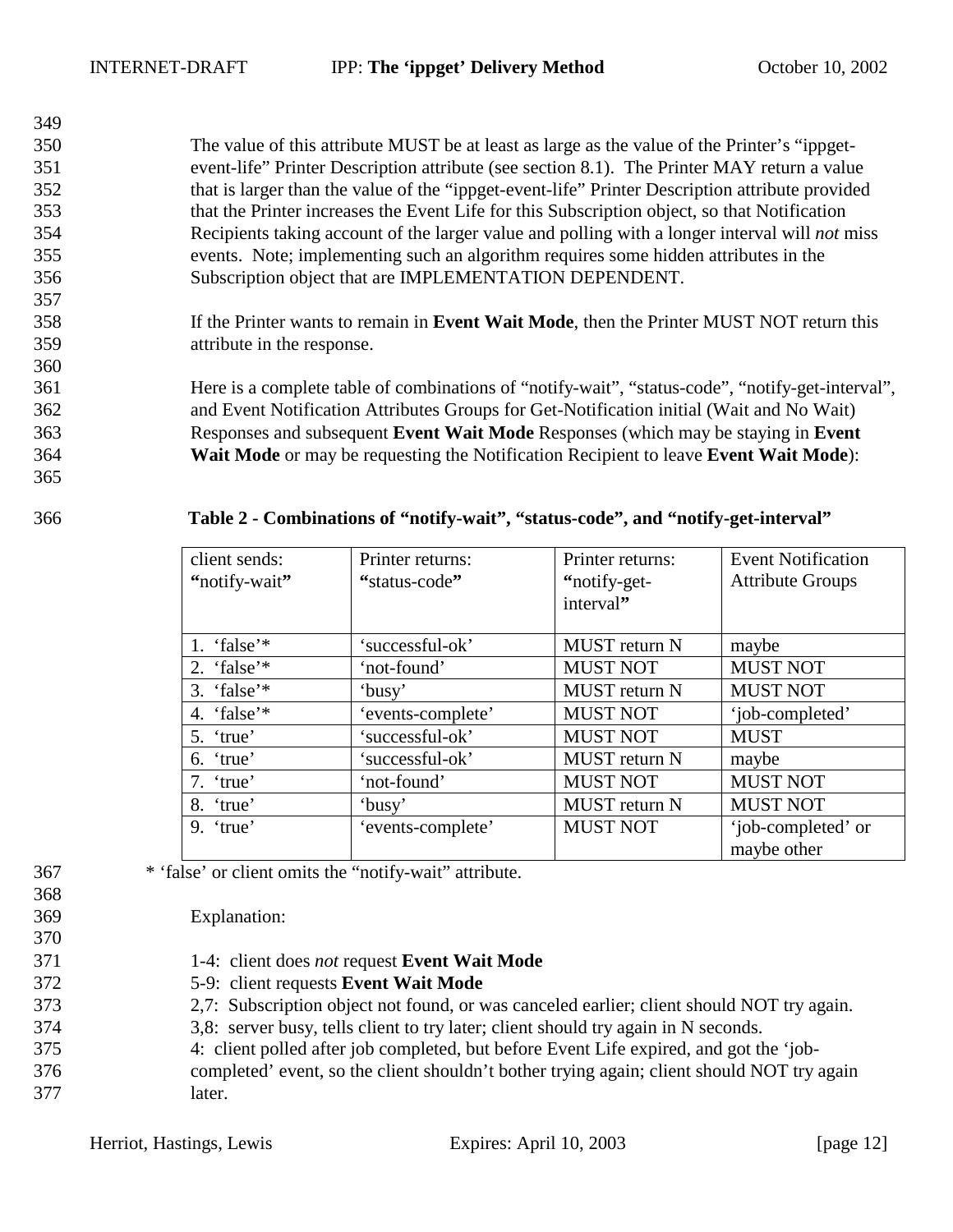<span id="page-12-0"></span>

| 378 | 5: Printer returns one or more Event Notifications and is OK to stay in Event Wait Mode;            |
|-----|-----------------------------------------------------------------------------------------------------|
| 379 | the client waits for more Event Notifications to be returned.                                       |
| 380 | 6: Printer wants to leave Event Wait mode. Can happen on the first response (with or                |
| 381 | without Event Notifications) or happen on a subsequent response with or without Event               |
| 382 | Notifications; the client SHOULD try again in N seconds.                                            |
| 383 | 9: Printer either (1) returns 'job-completed' event or (2) the Subscription Object was canceled     |
| 384 | by either a Cancel-Job or a Per-Printer Subscription expired without being renewed. For case        |
| 385 | (1), at least one Event Notification MUST be returned, while for case (2), it is unlikely that      |
| 386 | any Event Notifications are returned; the client should NOT try again.                              |
| 387 | 5.2.2 printer-up-time (integer(1:MAX))                                                              |
| 388 | The value of this attribute is the Printer's "printer-up-time" attribute at the time the Printer    |
| 389 | sends this response. The Printer MUST return this attribute. Because each Event Notification        |
| 390 | also contains the value of this attribute when the event occurred, the value of this attribute lets |
| 391 | a Notification Recipient know when each Event Notification occurred relative to the time of         |
| 392 | this response.                                                                                      |
| 393 |                                                                                                     |
| 394 | Group 2: Unsupported Attributes                                                                     |
| 395 | See [RFC2911] section 3.1.7 for details on returning Unsupported Attributes.                        |
| 396 |                                                                                                     |
| 397 |                                                                                                     |
| 398 | Group 3 through N: Event Notification Attributes                                                    |
| 399 | The Printer responds with one Event Notification Attributes Group per matched Event                 |
| 400 | Notification. The entire response is considered a single Compound Event Notification (see           |
| 401 | [ipp-ntfy]). The matched Event Notifications are all un-expired Event Notification associated       |
| 402 | with the matched Subscription Objects and MUST follow the "Event Notification Ordering"             |
| 403 | requirements for Event Notifications within a Compound Event Notification specified in [ipp-        |
| 404 | ntfy] section 9. In other words, the Printer MUST order these Event Notification groups in          |
| 405 | ascending time stamp (and sequence number) order for a Subscription object. If Event                |
| 406 | Notifications for multiple Subscription objects are being returned, the Notification Events for     |
| 407 | the next Subscription object follow in ascending time stamp order, etc.                             |
| 408 |                                                                                                     |
| 409 | Each Event Notification Group MUST contain all of attributes specified in section 9.1               |
| 410 | ("Content of Machine Consumable Event Notifications") of [ipp-ntfy] with exceptions                 |
| 411 | denoted by asterisks in the tables below.                                                           |
| 412 |                                                                                                     |
| 413 | The tables below are copies of the tables in section 9.1 ("Content of Machine Consumable"           |
| 414 | Event Notifications") of [ipp-ntfy] except that each cell in the "Sends" column is a "MUST".        |
| 415 |                                                                                                     |
| 416 | If more than one Event Notification is being returned and the status of each is not the same,       |
| 417 | then the Printer MUST return a "notify-status-code" attribute in each Event Notification            |
| 418 | Attributes group to indicate the differing status values.                                           |
| 419 |                                                                                                     |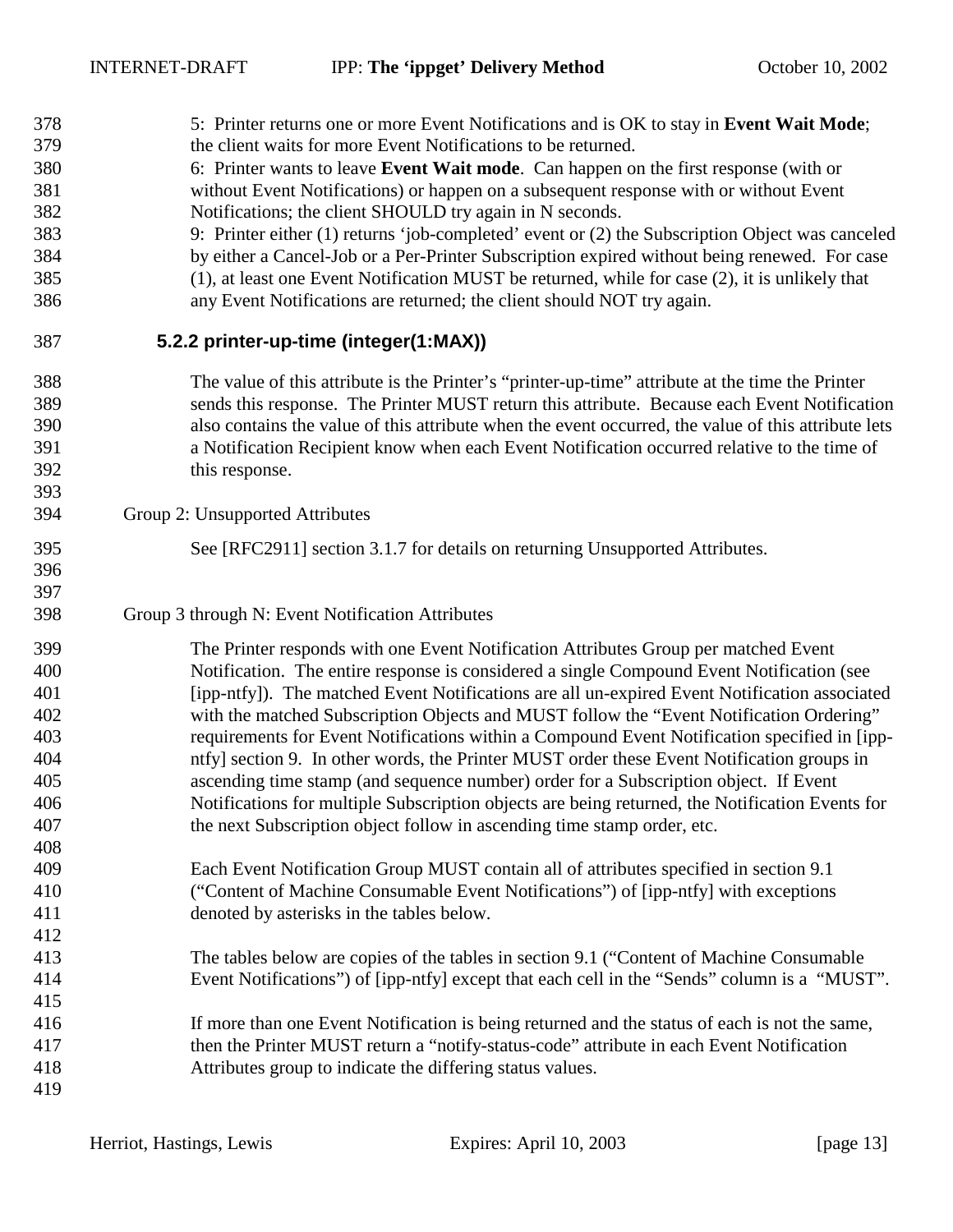<span id="page-13-0"></span>420 For an Event Notification for all Events, the Printer includes the attributes shown in Table 3.

422

426

429

421 **Table 3 – Attributes in Event Notification Content** 

| Source Value                                      | Sends       | Source Object             |
|---------------------------------------------------|-------------|---------------------------|
| notify-subscription-id (integer(1:MAX))           | <b>MUST</b> | Subscription              |
| notify-printer-uri (uri)                          | <b>MUST</b> | Subscription              |
| notify-subscribed-event (type2 keyword)           | <b>MUST</b> | <b>Event Notification</b> |
| printer-up-time (integer(1:MAX)) $*$              | <b>MUST</b> | Printer                   |
| printer-current-time (dateTime)                   | MUST **     | Printer                   |
| notify-sequence-number (integer (0:MAX))          | <b>MUST</b> | Subscription              |
| notify-charset (charset)                          | <b>MUST</b> | Subscription              |
| notify-natural-language (naturalLanguage)         | <b>MUST</b> | Subscription              |
| notify-user-data (octetString(63))                | MUST ***    | Subscription              |
| notify-text (text)                                | <b>MUST</b> | <b>Event Notification</b> |
| attributes from the "notify-attributes" attribute | $MUST$ **** | Printer                   |
| attributes from the "notify-attributes" attribute | $MUST$ **** | Job                       |
| attributes from the "notify-attributes" attribute | $MUST$ **** | Subscription              |

423 \* As specified in [ipp-ntfy] section 9, the value of the "printer-up-time" attribute sent in each 424 Event Notification MUST be the time at which the Event occurred, not the time at which the 425 Event Notification was sent.

427 \*\* The Printer MUST send the "printer-current-time" attribute if and only if it supports the 428 "printer-current-time" attribute on the Printer object.

430 \*\*\* If the associated Subscription Object does not contain a "notify-user-data" attribute, the 431 Printer MUST send an octet-string of length 0. 432

433 \*\*\*\* If the "notify-attributes" attribute is present on the Subscription Object, the Printer 434 MUST send all attributes specified by the "notify-attributes" attribute. Note: if the Printer 435 doesn't support the "notify-attributes" attribute, it is not present on the associated Subscription 436 Object. 437

438 For Event Notifications for Job Events, the Printer includes the additional attributes shown in 439 [Table 4.](#page-14-0)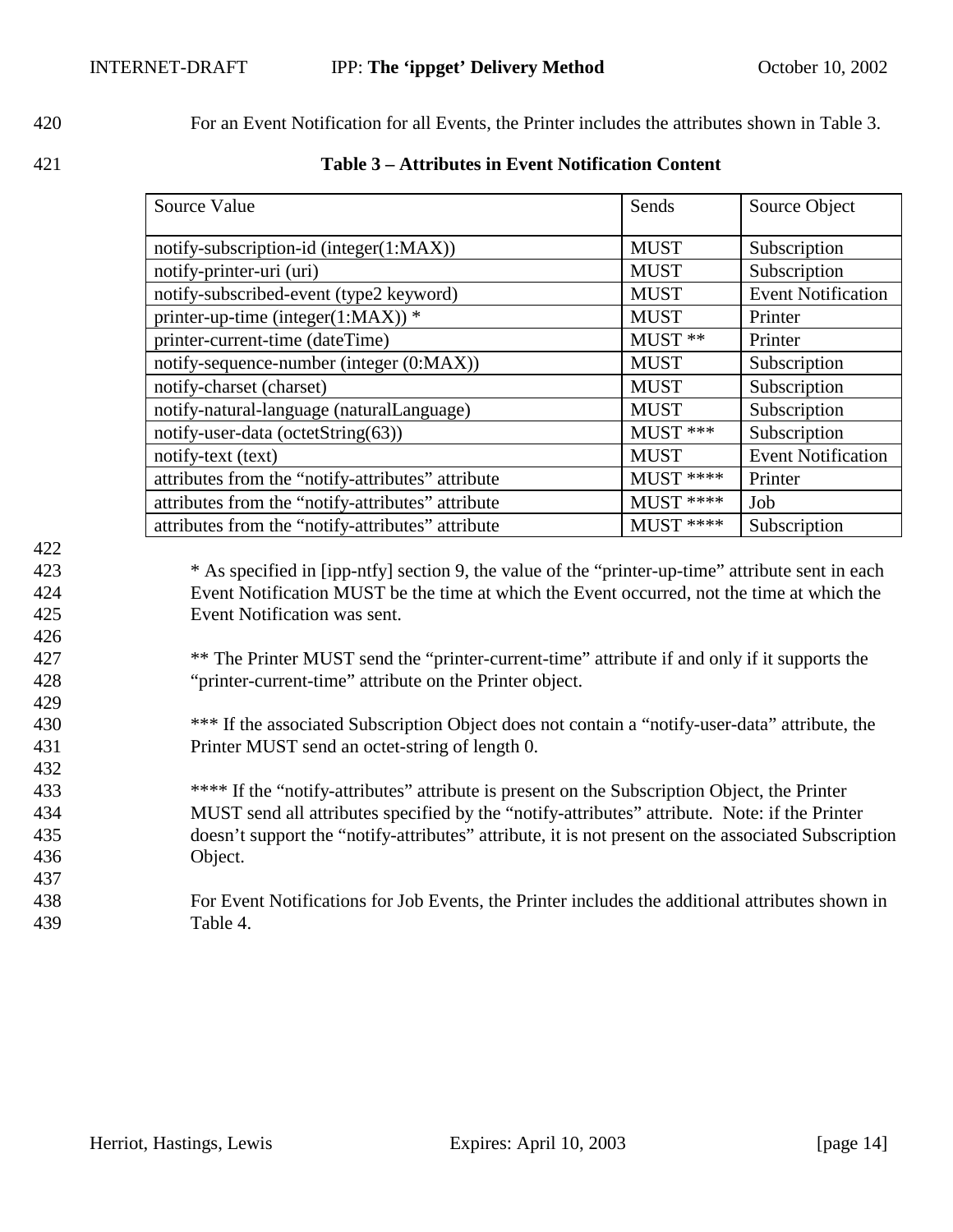| ۰, |  |
|----|--|
|----|--|

<span id="page-14-0"></span>

| 440 | Table 4 – Additional Attributes in Event Notification Content for Job Events |
|-----|------------------------------------------------------------------------------|
|     |                                                                              |

| Source Value                               | Sends       | Source Object |
|--------------------------------------------|-------------|---------------|
| job-id (integer $(1:MAX)$ )                | MUST        | Job           |
| job-state (type1 enum)                     | MUST        | Job           |
| job-state-reasons (1setOf type2 keyword)   | <b>MUST</b> | Job           |
| job-impressions-completed (integer(0:MAX)) | $MUST*$     | Job           |

441 442 \* The Printer MUST send the "job-impressions-completed" attribute in an Event Notification

443 only for the combinations of Events and Subscribed Events shown in Table 5.

444

### 445 **Table 5 – Combinations of Events and Subscribed Events for "job-impressions-completed"**

| <b>Job</b> Event | Subscribed Job Event |
|------------------|----------------------|
| 'job-progress'   | 'job-progress'       |
| 'iob-completed'  | 'iob-completed'      |
| 'iob-completed'  | 'job-state-changed'  |

### 446

447

448 For Event Notification for Printer Events, the Printer includes the additional attributes shown 449 in Table 6.

### 450 **Table 6 – Additional Attributes in Event Notification Content for Printer Events**

| Source Value                                 | Sends       | Source Object |
|----------------------------------------------|-------------|---------------|
| printer-state (type1 enum)                   | <b>MUST</b> | Printer       |
| printer-state-reasons (1setOf type2 keyword) | <b>MUST</b> | Printer       |
| printer-is-accepting-jobs (boolean)          | <b>MUST</b> | Printer       |

## 451 **6 Additional Information about Subscription Template Attributes**

452 The 'ippget' Delivery Method does not define any addition Subscription Template attributes. The 453 'ippget' Delivery Method has the same conformance requirements for Subscription Template attributes 454 as defined in [ipp-ntfy]. This section defines additional information about Subscription Template

455 attributes defined in [ipp-ntfy].

## 456 **6.1 notify-pull-method (type2 keyword)**

457 This Subscription Template attribute identifies the Pull Delivery Method to be used for the

458 Subscription Object (see [ipp-ntfy]). In order to support the 'ippget' Pull Delivery Method defined in 459 this document, the Printer MUST support this attribute with the following keyword value: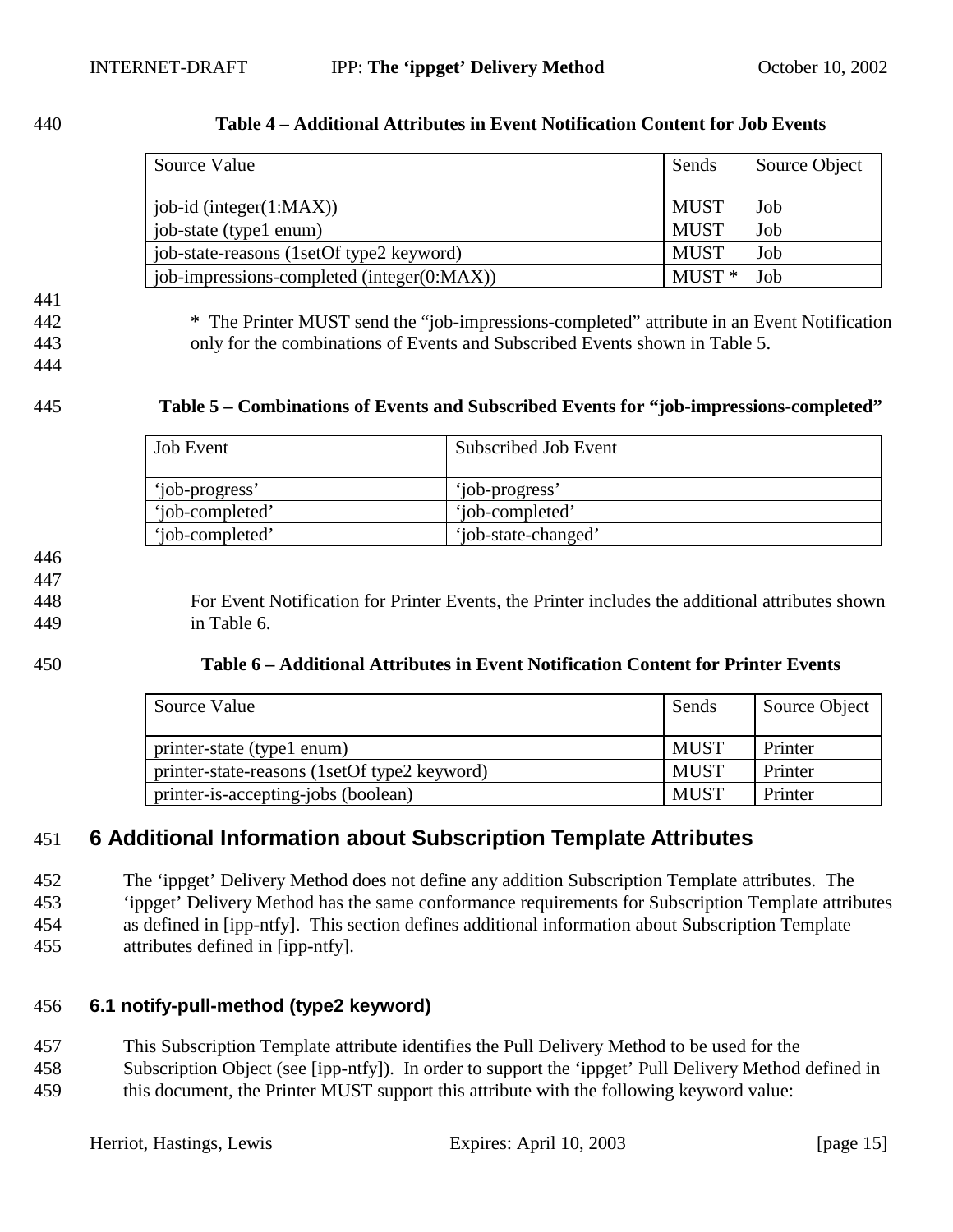<span id="page-15-0"></span>460 'ippget': indicates that the 'ippget' Pull Delivery Method is to be used for this Subscription Object.

### 461 **7 Subscription Description Attributes**

- 462 The 'ippget' Delivery Method has the same conformance requirements for Subscription Description
- 463 attributes as defined in [ipp-ntfy]. The 'ippget' Delivery Method does not define any addition 464 Subscription Description attributes.

### 465 **8 Additional Printer Description Attributes**

466 This section defines additional Printer Description attributes for use with the 'ippget' Delivery Method.

### 467 **8.1 ippget-event-life (integer(15:MAX))**

468 This Printer Description attribute specifies the Event Life value that the Printer assigns to each Event, 469 i.e., the number of seconds after an Event occurs during which a Printer will return that Event in an 470 Event Notification in a Get-Notifications response. After the Event Life expires for the Event, the 471 Printer MAY no longer return an Event Notification for that Event in a Get-Notifications response.

- 472 The Printer MUST support this attribute if it supports the 'ippget' Delivery Method. The value MUST 473 be 15 or more (at least 15 seconds) and 60 (seconds) is the RECOMMENDED value to align with the 474 PWG Job Monitoring MIB [RFC2707] jmGeneralJobPersistence and jmGeneralAttributePersistence 475 objects.
- 476 For example, assume the following:
- 477 1. a client performs a Job Creation operation that creates a Subscription Object associated with the 478 'ippget' Delivery Method, AND
- 479 2. an Event associated with the new Job occurs immediately after the Subscription Object is 480 created, AND
- 481 3. the same client or some other client performs a Get-Notifications operation such that the client is 482 *connected* N seconds after the Job Creation operation.
- 483 Then, if N is less than the value of this attribute, the client(s) performing the Get-Notifications 484 operations can expect not to miss any Event-Notifications, barring some unforeseen lack of memory 485 space in the Printer. Note: The client MUST initiate the Get-Notifications a time that is sufficiently 486 less that N seconds to account for network latency so that it is *connected* to the Printer before N 487 seconds elapses.
- 488 If a Printer supports the 'ippget' Delivery Method, it MUST keep 'completed', 'canceled', or 'aborted' 489 Job objects in the Job Retention and/or Job History phases for at least as long as this attribute's value. 490 The Printer MAY retain jobs longer that this value. See [RFC2911] section 4.3.7.1 and the discussion 491 in [ipp-ntfy] 'job-completed' event) that explains that a Notification Recipients can query the Job after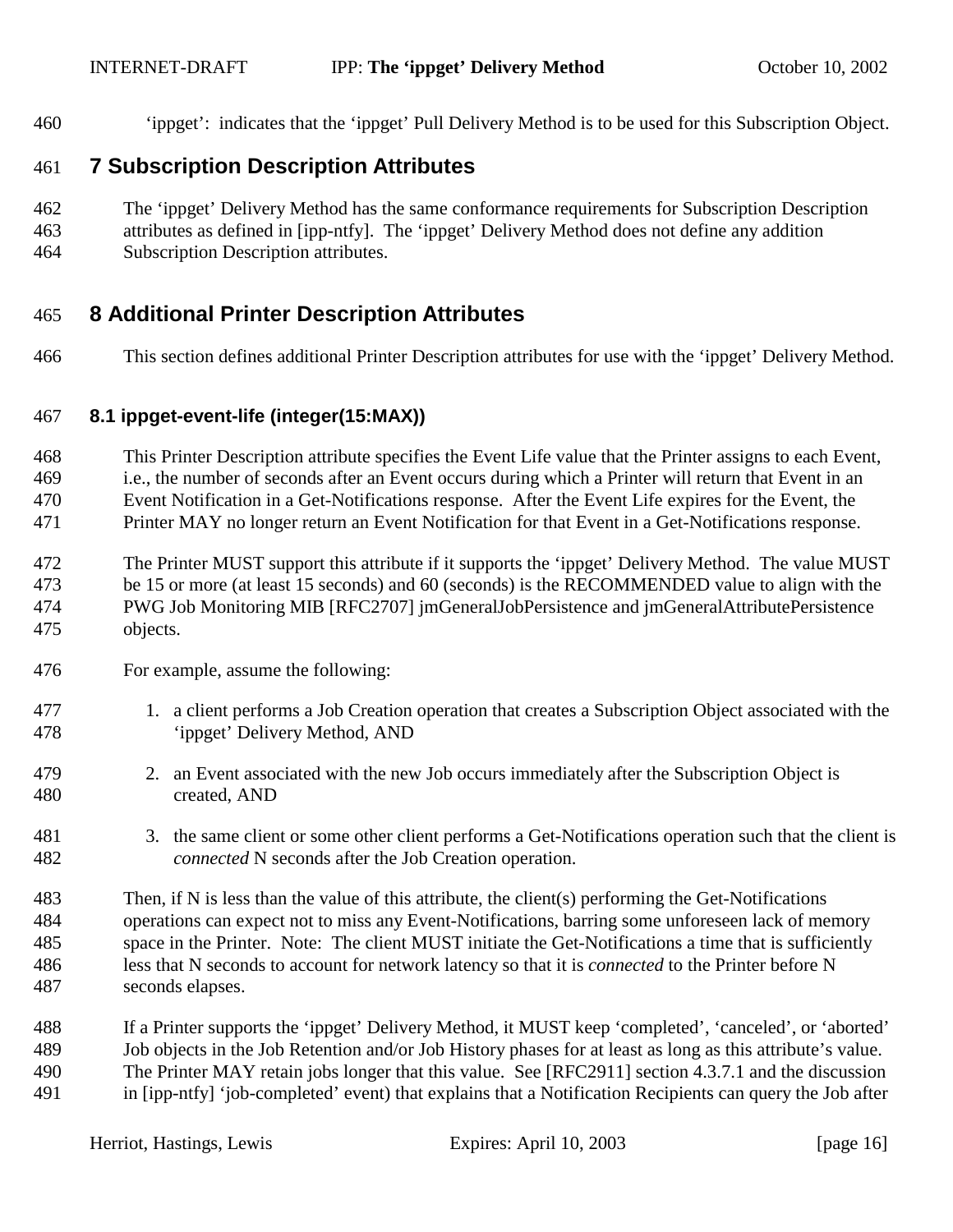<span id="page-16-0"></span>492 receiving a 'job-completed' Event Notification in order to find out other information about the job that 493 is 'completed', 'aborted', or 'canceled'. However, this attribute has no effect on the Cancel-494 Subscription operation which deletes the Subscription object immediately, whether or not it contain the 495 "notify-pull-method" attribute with the 'ippget' keyword value. Immediately thereafter, subsequent 496 Get-Notifications Responses MUST NOT contain Event Notifications associated with the canceled 497 Subscription object.

- 498 **9 New Values for Existing Printer Description Attributes**
- 499 This section defines additional values for existing Printer Description attributes defined in [ipp-ntfy].

### 500 **9.1 notify-pull-method-supported (1setOf type2 keyword)**

- 501 The following keyword value for the "notify-pull-method-supported" attribute is added in order to 502 support the new Delivery Method defined in this document:
- 503 'ippget' The IPP Notification Pull Delivery Method defined in this document.

### 504 **9.2 operations-supported (1setOf type2 enum)**

- 505 Table 7 lists the "operation-id" value defined in order to support the new Get-Notifications operation 506 defined in this document.
- 

### 507 **Table 7 – Operation-id assignments**

| Value  | <b>Operation Name</b> |
|--------|-----------------------|
| 0x001C | Get-Notifications     |

### 508

### 509 **10 New Status Codes**

510 The following status code is defined as an extension for this Delivery Method and is returned as the 511 status code of the Get-Notifications operation in Group 1 or Group 3 to N (see section [5.2\)](#page-8-0).

### 512 **10.1 successful-ok-events-complete (0x0007)**

513 The Printer MUST return the 'successful-ok-events-complete' status code to indicate when this Get-

514 Notifications response is the last response for a Subscription object, whether or not there are Event

515 Notifications being returned. This condition occurs for **Event Wait Mode** with Notification

516 Recipients waiting for responses when the Subscription Object is: (1) canceled with a Cancel-

- 517 Subscription operation, (2) deleted when the Per-Printer Subscription lease time expires, or (3) when
- 518 the 'job-completed' event occurs for a Per-Job Subscription. This condition also occurs for a Get-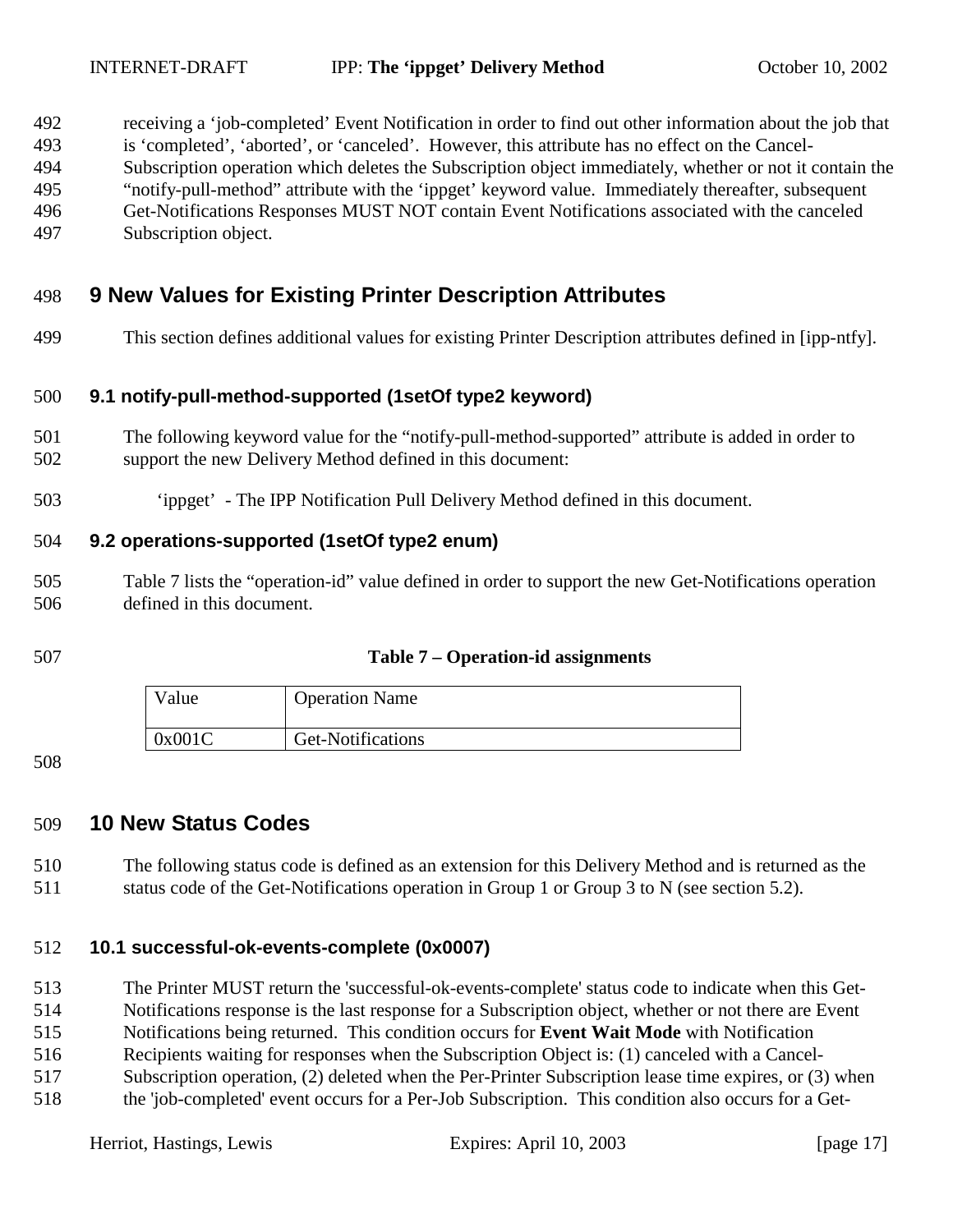<span id="page-17-0"></span>519 Notifications request that a Notification Recipient makes after the job completes, but before the Event 520 Life expires.

## 521 **11 Encoding and Transport**

522 This section defines the encoding and transport considerations for this Delivery Method based on 523 [RFC2910].

524 The encoding of a Get-Notifications Response is modeled the Get-Jobs Response (see [RFC2911]). In 525 a Get-Notifications Response, each Event Notification Attributes Group MUST start with an 'event-526 notification-attributes-tag' (see the section "Encodings of Additional Attribute Tags" in [ipp-ntfy]), and 527 end with an 'end-of-attributes-tag'. In addition, for **Event Wait Mode** the multi-part/related is used to 528 separate each multiple response (in time) to a single Get-Notifications Request.

- 529 The Printer returns Get-Notification Response as follows:
- 530 1. If the Notification Recipient client did not request **Event Wait Mode** ("notify-wait" = 'false' or 531 omitted), the Printer ends the response with an 'end-of-attributes-tag' (see [RFC2911] Get-Jobs 532 encoding) as with any operation response.
- 533 2. If the Notification Recipient client requests **Event Wait Mode** ("notify-wait" = 'true') and the 534 Printer wishes to honor the request, the Printer MUST return the response as an application/ipp 535 part inside a multi-part/related MIME media type. When one or more additional Events occur, 536 the Printer returns each as an additional Event Notification Group using a separate 537 application/ipp part under the multi-part/related type.
- 538 3. If the client requested **Event Wait Mode** ("notify-wait" = 'true'), but the Printer does not wish 539 to honor the request in the initial response but wants the client explicitly poll for Event 540 Notifications, the Printer MUST return the "notify-get-interval" operation attribute (see section 541 [5.2.1\)](#page-10-0). The Printer returns the response as an application/ipp part which MAY be inside an 542 multi-part/related type. The client MUST accept this response and re-issue the Get-543 Notifications request in the future indicated by the value of the "notify-get-interval" attribute 544 value..
- 545 4. If the client requested **Event Wait Mode** ("notify-wait" = 'true'), and the Printer initially 546 honored the request, but later wishes to leave **Event Wait Mode**, the Printer MUST return the 547 "notify-get-interval" operation attribute (see section [5.2.1\)](#page-10-0). The Printer returns the response as 548 an application/ipp part which MUST be inside an multi-part/related type.

549 Note: All of the above is without either the Printer or the Notification Recipient closing the connection. 550 In fact, the connection SHOULD remain open for any subsequent IPP operations. However, either the 551 Notification Recipient or the Printer can abnormally terminate by closing the connection. But, if the 552 Printer closes the connection too soon after returning the response, the client may not receive the 553 response.

554 The Printer MAY chunk the responses, but this has no significance to the IPP semantics.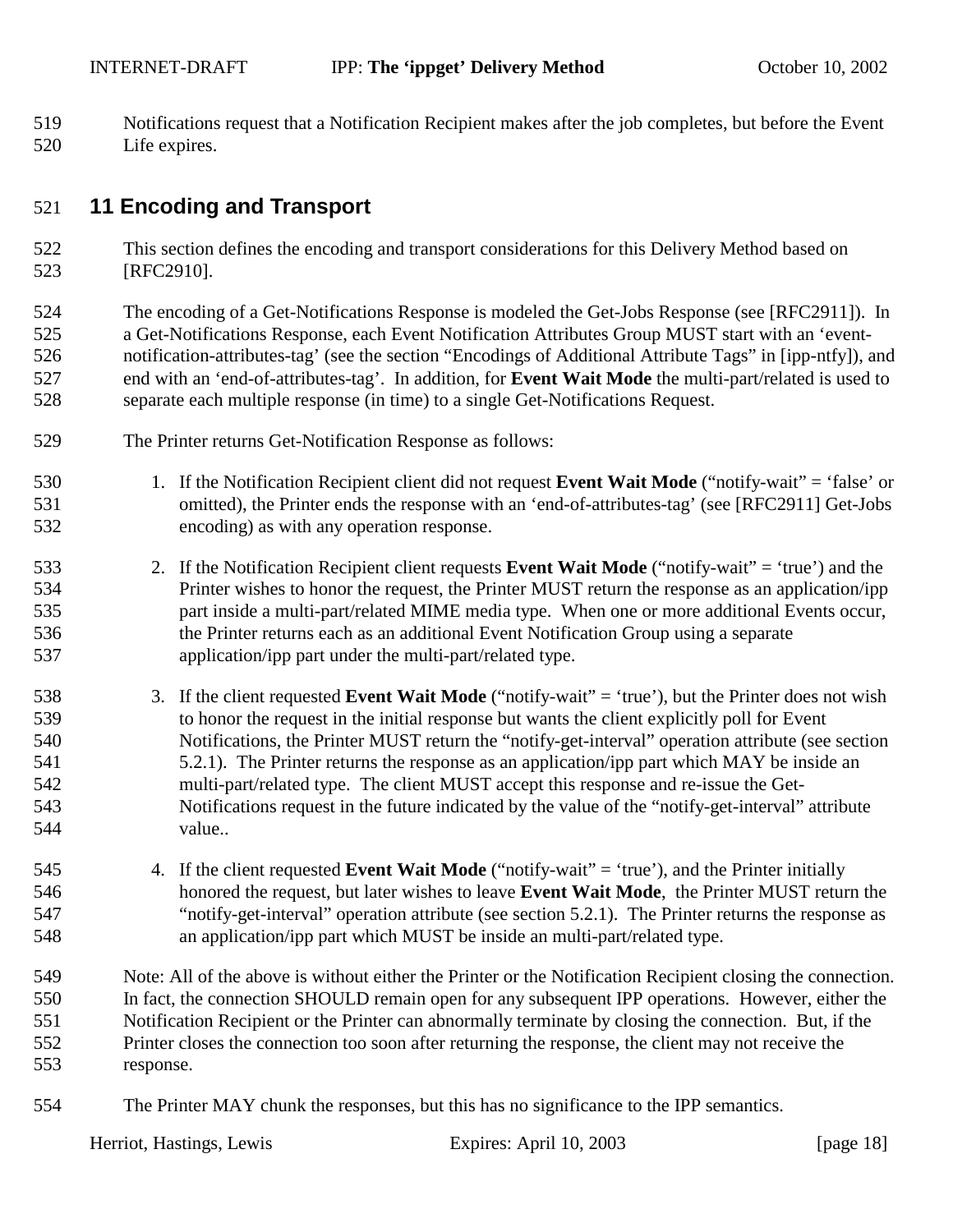- <span id="page-18-0"></span>555 Note: While HTTP/1.1 allows a proxy to collect chunked responses over a period of time and return 556 them back as a single un-chunked response (with a Content Length instead). However, in practice no 557 proxy wants to have an infinite buffer. Also no proxy want to hold up responses, since user would be 558 furious.
- 559 This notification delivery method uses the IPP transport and encoding [RFC2910] for the Get-
- 560 Notifications operation with the following extension allocated in [ipp-ntfy]:

### 561 **Table 8 – The "event-notification-attributes-tag" value**

| Tag Value (Hex) | Meaning                             |
|-----------------|-------------------------------------|
| 0x07            | "event-notification-attributes-tag" |

### 562

### 563 **12 Conformance Requirements**

564 This section lists the conformance requirements for clients and Printers.

### 565 **12.1 Conformance for IPP Printers**

566 It is OPTIONAL for a Printer to support IPP Notifications as defined in [ipp-ntfy]. However, if a 567 Printer supports IPP Notifications, the Printer MUST support the 'ippget' Delivery Method as defined 568 in this document as one of its Delivery Methods. IPP Printers that conform to this specification:

- 569 1. MUST meet the conformance requirements defined in [ipp-ntfy] for a Pull Delivery Method;
- 570 2. MUST support the Get-Notifications operation defined in section [5,](#page-6-0) including **Event Wait**  571 **Mode**;
- 572 3. MUST support the Subscription Template object attributes as defined in section [6;](#page-14-0)
- 573 4. MUST support the Subscription Description object attributes as defined in section [7;](#page-15-0)
- 574 5. MUST support the "ippget-event-life" Printer Description attribute defined in section [8.1,](#page-15-0) 575 including retaining jobs in the Job Retention and/or Job History phases for at least as long as 576 the value specified by the Printer's "ippget-event-life";
- 577 6. MUST support the additional values for IPP/1.1 Printer Description attributes defined in section 578 [9;](#page-16-0)
- 579 7. MUST support the 'successful-ok-events-complete' status code as described in section [10.1;](#page-16-0)
- 580 8. MUST listen for the IPP Get-Notifications operation requests on IANA-assigned well-known 581 port 631, unless explicitly configured by system administrators or site policies;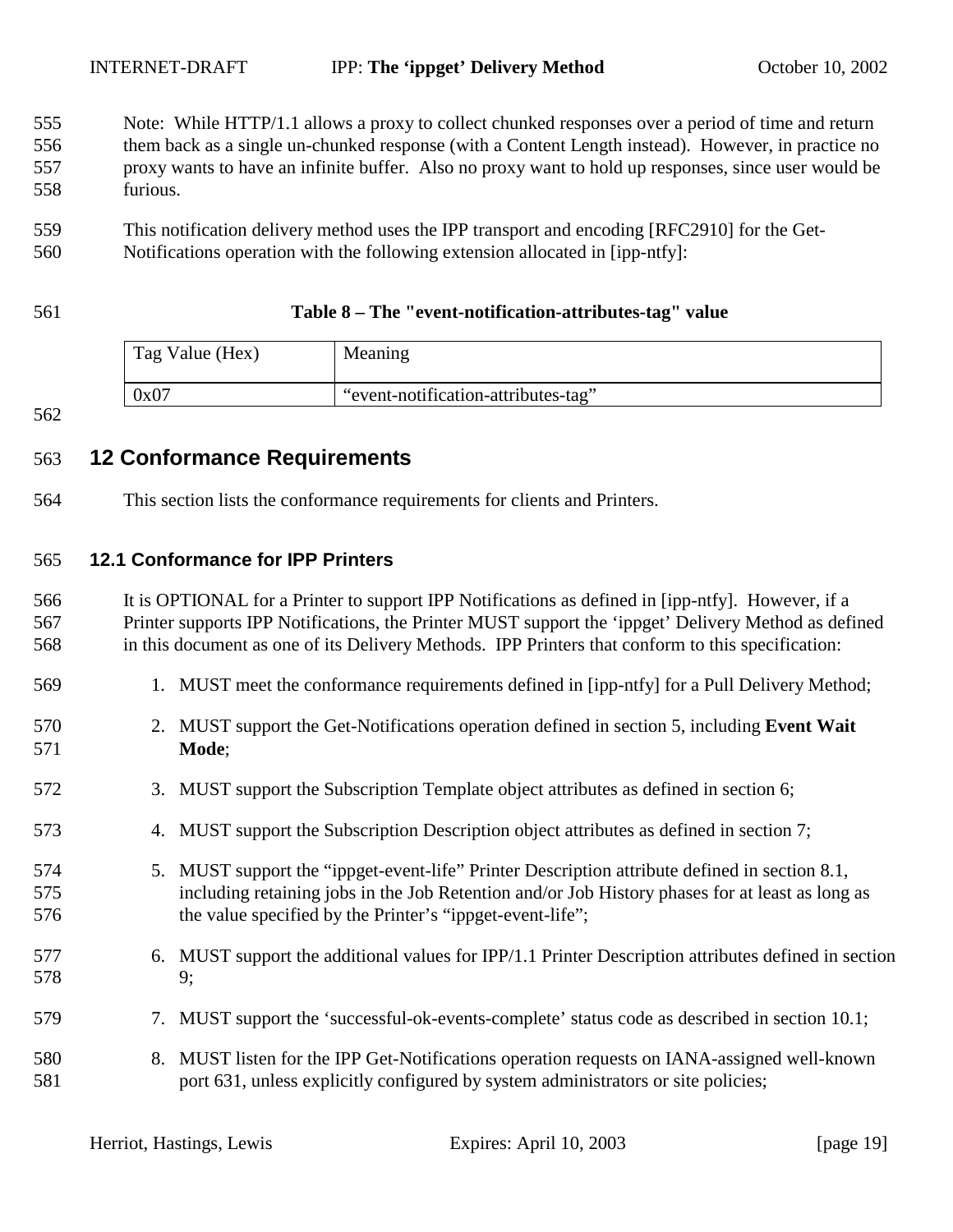- <span id="page-19-0"></span>582 9. SHOULD NOT listen for IPP Get-Notifications operation requests on any other port, unless 583 explicitly configured by system administrators or site policies.
- 584 10. MUST meet the security conformance requirements as stated in section [17.4.](#page-23-0)

### 585 **12.2 Conformance for IPP Clients**

586 It is OPTIONAL for an IPP Client to support IPP Notifications as defined in [ipp-ntfy]. However, if a 587 client supports IPP Notifications, the client MUST support the 'ippget' Delivery Method as defined in 588 this document as one of its Delivery Methods. IPP Clients that conform to this specification:

- 589 1. MUST create Subscription Objects by sending Subscription Creation operation requests 590 containing the "notify-pull-method" attribute (as opposed to the "notify-recipient-uri" attribute) 591 using the 'ippget' keyword value (see sections [6.1](#page-14-0) and [15.2\)](#page-21-0);
- 592 2. MUST send IPP Get-Notifications operation requests (see section [5.1\)](#page-7-0) via the port specified in 593 the associated 'ipp' URL (if present) or otherwise via IANA assigned well-known port 631;
- 594 3. MUST convert the associated 'ipp' URLs for use in IPP Get-Notifications operation to their 595 corresponding 'http' URL forms for use in the HTTP layer according to the rules in section 5 596 "IPP URL Scheme" in [RFC2910].
- 597 4. MUST meet the security conformance requirements as stated in section [17.5.](#page-23-0)

### 598 **13 Normative References**

| 599 | $[$ ipp-ntfy $]$                                                                                       |
|-----|--------------------------------------------------------------------------------------------------------|
| 600 | Herriot, R., and T. Hastings, "Internet Printing Protocol/1.1: IPP Event Notifications and             |
| 601 | Subscriptions", <draft-ietf-ipp-not-spec-10.txt>, September 10, 2002.</draft-ietf-ipp-not-spec-10.txt> |
| 602 | [RFC2119]                                                                                              |
| 603 | S. Bradner, "Key words for use in RFCs to Indicate Requirement Levels", RFC 2119, March 1997           |
| 604 | [RFC2910]                                                                                              |
| 605 | Herriot, R., Butler, S., Moore, P., and R. Tuner, "Internet Printing Protocol/1.1: Encoding and        |
| 606 | Transport", RFC 2910, September 2000.                                                                  |
| 607 | [RFC2911]                                                                                              |
| 608 | deBry, R., Hastings, T., Herriot, R., Isaacson, S., and P. Powell, "Internet Printing Protocol/1.1:    |
| 609 | Model and Semantics", RFC 2911, September 2000.                                                        |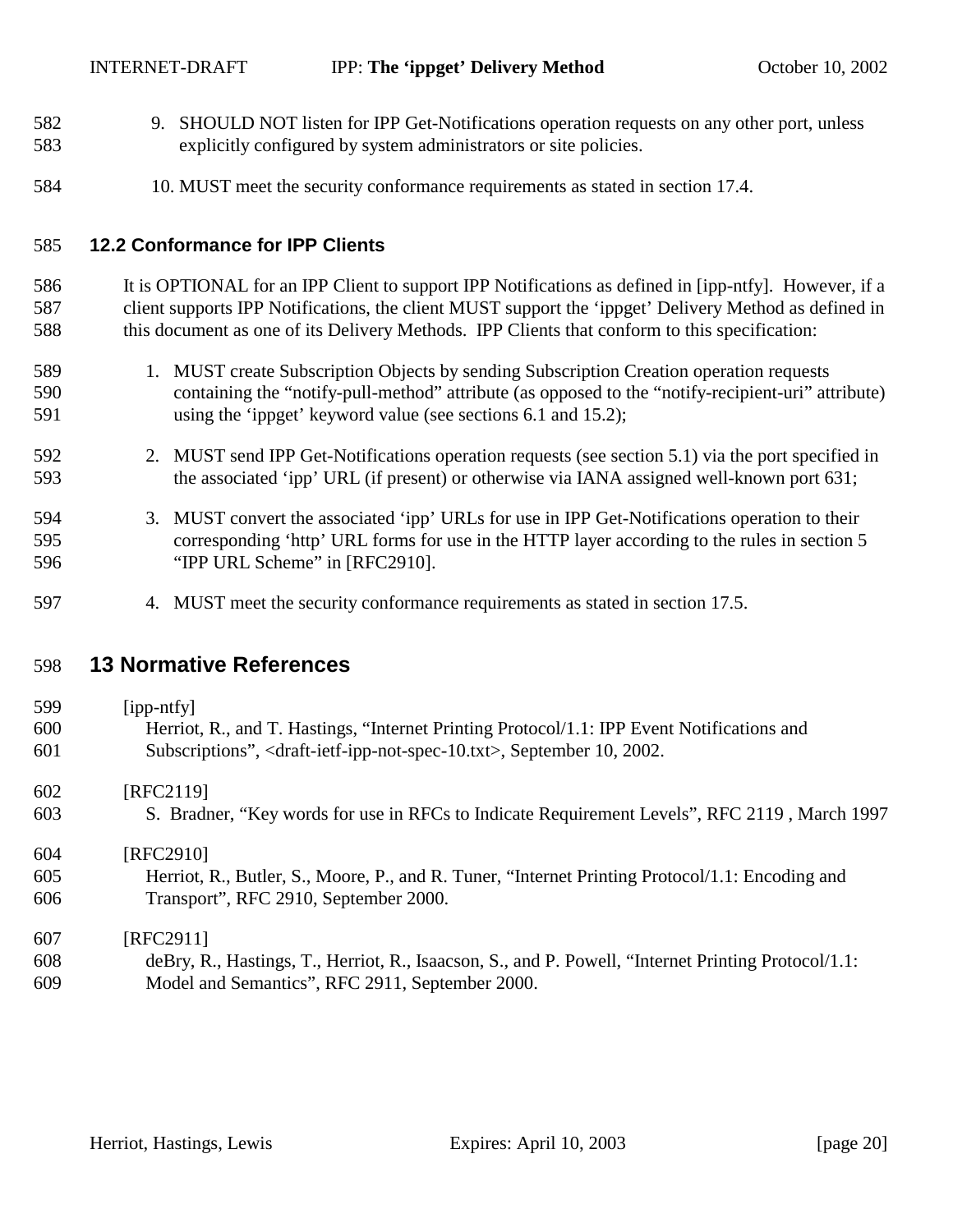### <span id="page-20-0"></span>610 **14 Informative References**

| 611 | [notify-req]                                                                                              |
|-----|-----------------------------------------------------------------------------------------------------------|
| 612 | Hastings, T., deBry, R., and H. Lewis, "Internet Printing Protocol (IPP): Requirements for IPP            |
| 613 | Notifications", <draft-ietf-ipp-not-06.txt>, work in progress, July 17, 2001.</draft-ietf-ipp-not-06.txt> |
| 614 | [RFC2565]                                                                                                 |
| 615 | Herriot, R., Butler, S., Moore, P., and R. Turner, "Internet Printing Protocol/1.0: Encoding and          |
| 616 | Transport", RFC 2565, April 1999.                                                                         |
| 617 | [RFC2566]                                                                                                 |
| 618 | R. deBry, T. Hastings, R. Herriot, S. Isaacson, and P. Powell, "Internet Printing Protocol/1.0:           |
| 619 | Model and Semantics", RFC 2566, April 1999.                                                               |
| 620 | [RFC2567]                                                                                                 |
| 621 | Wright, D., "Design Goals for an Internet Printing Protocol", RFC 2567, April 1999.                       |
| 622 | [RFC2568]                                                                                                 |
| 623 | Zilles, S., "Rationale for the Structure and Model and Protocol for the Internet Printing Protocol",      |
| 624 | RFC 2568, April 1999.                                                                                     |
| 625 | [RFC2569]                                                                                                 |
| 626 | Herriot, R., Hastings, T., Jacobs, N., Martin, J., "Mapping between LPD and IPP Protocols", RFC           |
| 627 | 2569, April 1999.                                                                                         |
| 628 | [RFC2616]                                                                                                 |
| 629 | R. Fielding, J. Gettys, J. Mogul, H. Frystyk, L. Masinter, P. Leach, T. Berners-Lee, "Hypertext"          |
| 630 | Transfer Protocol - HTTP/1.1", RFC 2616, June 1999.                                                       |
| 631 | [RFC2707]                                                                                                 |
| 632 | Bergman, R., Hastings, T., Isaacson, S., and H. Lewis, "Job Monitoring MIB - V1.0", November              |
| 633 | 1999.                                                                                                     |
| 634 | [RFC3196]                                                                                                 |
| 635 | Hastings, T., Manros, C., Zehler, P., Kugler, C., and H. Holst, "Internet Printing Protocol/1.1:          |
| 636 | Implementer's Guide", RFC3196, November 2001.                                                             |

## 637 **15 IANA Considerations**

- 638 This section contains the exact information for IANA to add to the IPP Registries according to the 639 procedures defined in RFC 2911 [RFC2911] section 6. The resulting registrations will be published in 640 the http://www.iana.org/assignments/ipp-registrations registry.
- 641 *Note to RFC Editors: Replace RFC NNNN below with the RFC number for this document, so that it*  642 *accurately reflects the content of the information for the IANA Registry.*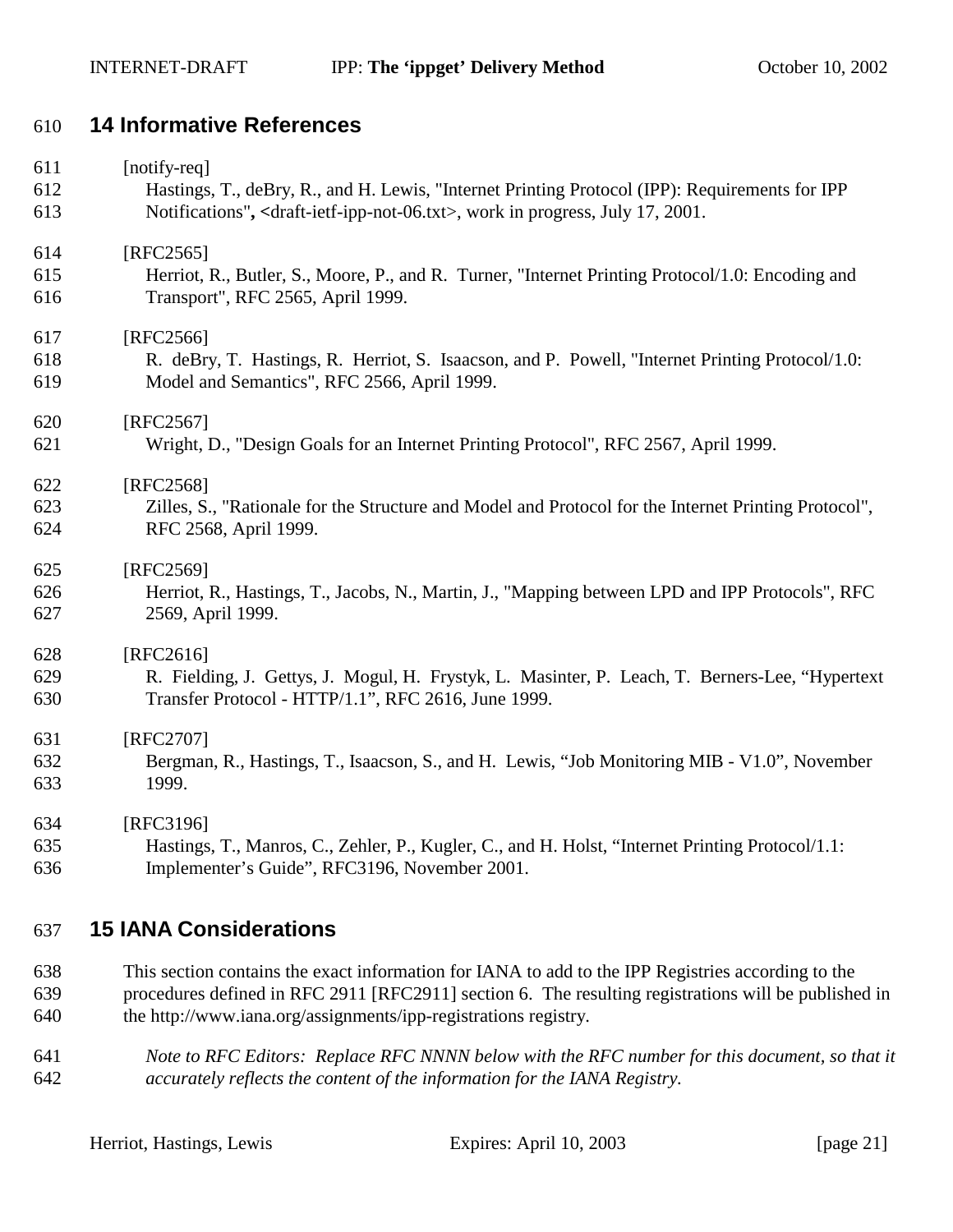### <span id="page-21-0"></span>643 **15.1 Attribute Registrations**

644 The following table lists the attributes defined in this document. This is to be registered according to 645 the procedures in RFC 2911 [RFC2911] section 6.2.

| 646 | Printer Description attributes:     | Ref.     | Section: |
|-----|-------------------------------------|----------|----------|
| 647 | ippget-event-life (integer(15:MAX)) | RFC NNNN |          |

648

### 649 **15.2 Additional keyword attribute value registrations for existing attributes**

650 This section lists additional keyword attribute value registrations for use with existing attributes 651 defined in other documents. These are to be registered according to the procedures in RFC 2911 652 [RFC2911] section 6.1.

| 653 | keyword Attribute Values:                           | Ref.                 | Section: |
|-----|-----------------------------------------------------|----------------------|----------|
| 654 | notify-pull-method (type2 keyword)                  | $[ipp-ntfy]$ 5.3.2   |          |
| 655 | notify-pull-method-supported (lsetOf type2 keyword) |                      |          |
| 656 |                                                     | $[ipp-ntfy]$ 5.3.2.1 |          |
| 657 | ippget                                              | RFC NNNN             | 9.1      |
| 658 |                                                     |                      |          |

### 659 **15.3 Additional enum attribute values**

- 660 The following table lists the enum attribute values defined in this document. These are to be registered 661 according to the procedures in RFC 2911 [RFC2911] section 6.1.
- 662 Attribute 663 Value Name Reference Section 664 ------ ----------------------------- --------- ------- 665 operations-supported (type2 enum) RFC2911 4.4.15 666 0x001C Get-Notifications RFC NNNN [9.2](#page-16-0)
- 667

### 668 **15.4 Operation Registrations**

669 The following table lists the operations defined in this document. This is to be registered according to 670 the procedures in RFC 2911 [RFC2911] section 6.4.

671 Operations: Ref. Section: 672 [Get-Notifications operation](#page-6-0) and the RFC NNNN [5](#page-6-0)

673

### 674 **15.5 Status code Registrations**

675 The following table lists the status codes defined in this document. This is to be registered according 676 to the procedures in RFC 2911 [RFC2911] section 6.6.

| 677 | Status codes: | Ref. Section: |  |
|-----|---------------|---------------|--|
|     |               |               |  |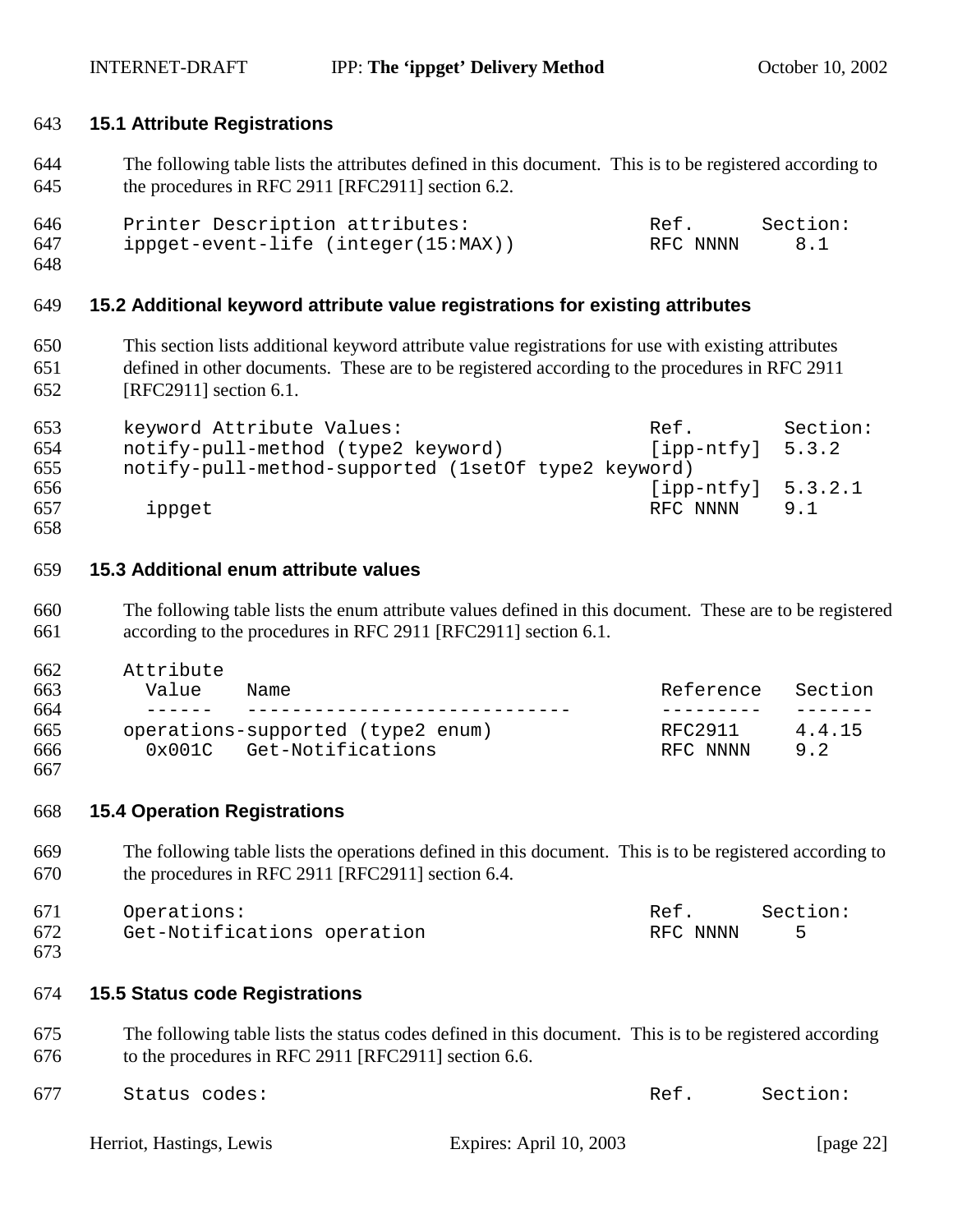```
678 successful-ok-events-complete (0x0007) RFC NNNN 10.1
```
679

## 680 **16 Internationalization Considerations**

- 681 The IPP Printer MUST localize the "notify-text" attribute as specified in section 14 of [ipp-ntfy].
- 682 In addition, when the client receives the Get-Notifications response, it is expected to localize the 683 attributes that have the 'keyword' attribute syntax according to the charset and natural language 684 requested in the Get-Notifications request.

## 685 **17 Security Considerations**

686 The IPP Model and Semantics document [RFC2911 section 8] discusses high-level security 687 requirements (Client Authentication, Server Authentication and Operation Privacy). The IPP Transport 688 and Encoding document [RFC2910 section 8] discusses the security requirements for the IPP protocol. 689 Client Authentication is the mechanism by which the client proves its identity to the server in a secure 690 manner. Server Authentication is the mechanism by which the server proves its identity to the client in 691 a secure manner. Operation Privacy is defined as a mechanism for protecting operations from 692 eavesdropping.

693 The 'ippget' Delivery Method with its Get-Notifications operations leverages the security mechanism 694 that are used in IPP/1.1 [RFC2910 and RFC2911] without adding any additional security mechanisms 695 in order to maintain the same security support as IPP/1.1.

696 The access control model for the Get-Notifications operation defined in this document is the same as 697 the access control model for the Get-Job-Attributes operation (see [RFC2911] section 3.2.6). The 698 primary difference is that a Get-Notifications operation is directed at Subscription Objects rather than 699 at Job objects, and a returned attribute group contains Event Notification attributes rather than Job 700 object attributes.

### 701 **17.1 Notification Recipient client access rights**

- 702 The Notification Recipient client MUST have the following access rights to the Subscription object(s) 703 targeted by the Get-Notifications operation request:
- 704 The authenticated user (see [RFC2911] section 8.3) performing this operation MUST be (1) the 705 owner of each Subscription Object identified by the "notify-subscription-ids" operation attribute 706 (see section [5.1.1\)](#page-7-0), (2) an operator or administrator of the Printer (see [RFC2911] Sections 1 and 707 8.5), or (3) be otherwise authorized by the Printer's administrator-configured security policy to 708 request Event Notifications from the target Subscription Object(s). Furthermore, the Printer's 709 security policy MAY limit the attributes returned by the Get-Notifications operation, in a manner 710 similar to the Get-Job-Attributes operation (see [RFC2911] end of section 3.3.4.2).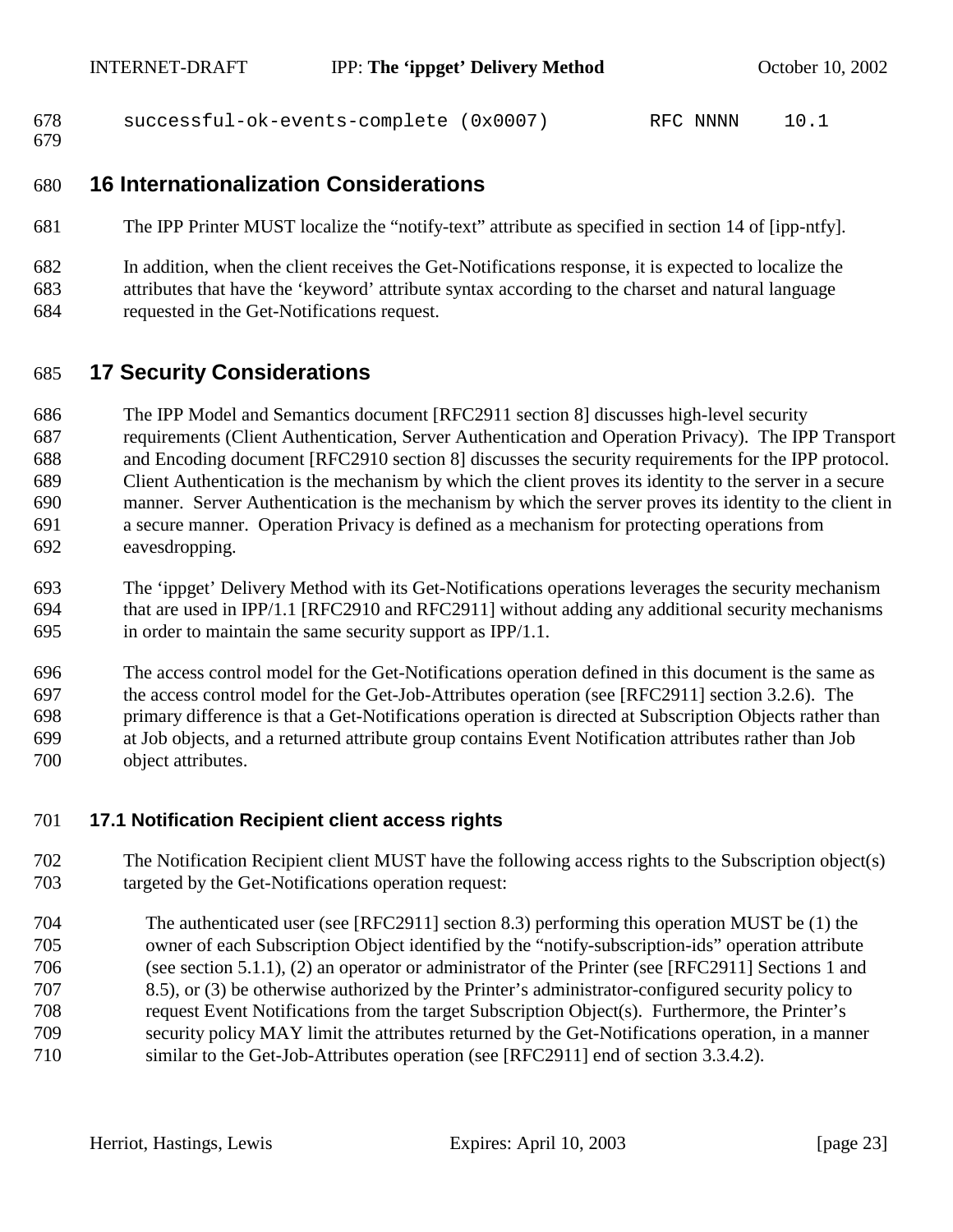### <span id="page-23-0"></span>711 **17.2 Printer security threats**

- 712 Because the Get-Notifications operation is sent in the same direction as Job Creation operations,
- 713 usually by the same client, this Event Notification Delivery Method poses no additional authentication, 714 authorization, privacy, firewall, or port assignment issues above those for the IPP Get-Job-Attributes
- 
- 715 and Get-Printer-Attributes operations (see [RFC2911] sections 3.2.6 and 3.2.5).

### 716 **17.3 Notification Recipient security threats**

- 717 Unwanted Events Notifications (spam): Unlike Push Event Notification Delivery Methods in which
- 718 the IPP Printer initiates the Event Notification, with the Pull Delivery Method defined in this 719 document, the Notification Recipient is the client who initiates the Get-Notifications operation (see
- 720 section [5\)](#page-6-0). Therefore, there is no chance of "spam" notifications with this method.
- 721 Note: when a client stays connected to a Printer using the Event Wait Mode (see section [5.1.3\)](#page-8-0) in order 722 to receive Event Notifications as they occur, such a client can close down the IPP connection at any 723 time, and so can avoid future unwanted Event Notifications at any time.
- 724 It is true that client has control about whether to ask for Event Notifications. However, if the client
- 725 subscribes to an event, and does a Get-Notifications request, the client gets all events for the 726 Subscription Object in the sequence number range (see section [5.1.2\)](#page-7-0), not just the ones the client
- 727 wants. If a client subscribes to a Per-Printer Subscription job event, such as 'job-completed', and
- 728 someone then starts and cancels thousands of jobs, the client would have to receive these events in
- 729 addition to the ones the client is interested in. A client can protect itself better by subscribing to his 730 own jobs using a Per-Job Subscription, rather than creating a Per-Printer subscription whose Job events
- 731 apply to all jobs.

### 732 **17.4 Security requirements for Printers**

- 733 For the Get-Notifications operation defined in this document, the same Printer conformance
- 734 requirements apply for supporting and using Client Authentication, Server Authentication and
- 735 Operation Privacy as stated in [RFC2910] section 8 for all IPP operations.

### 736 **17.5 Security requirements for clients**

- 737 For the Get-Notifications operation defined in this document, the same client conformance
- 738 requirements apply for supporting and using Client Authentication, Server Authentication and 739 Operation Privacy as stated in [RFC2910] section 8 for all IPP operations.

### 740 **18 Contributors**

741 Carl Kugler and Harry Lewis contributed the basic idea of in-band "smart polling" coupled with 742 multiple responses for a single operation on the same connection, one response for each event as it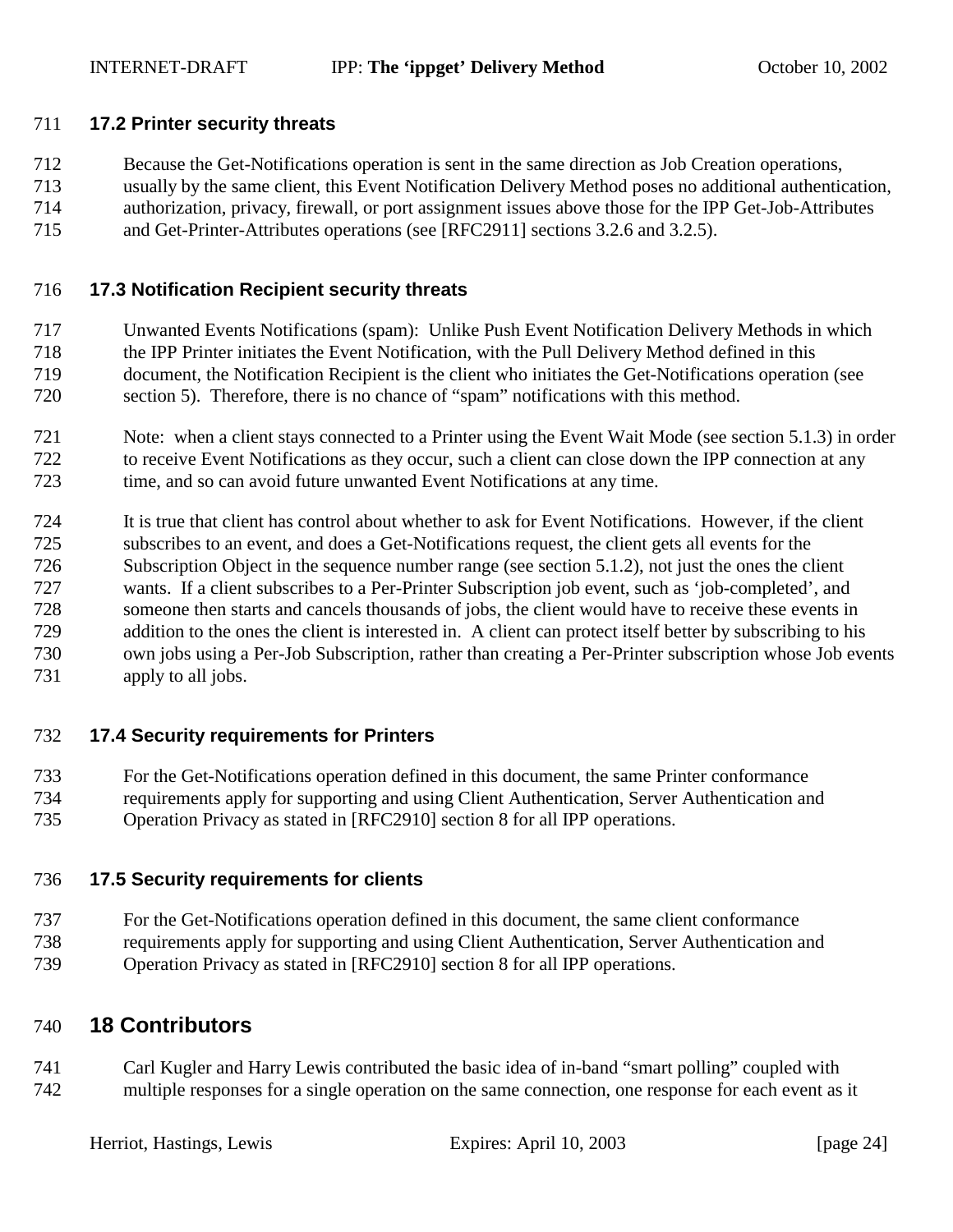- <span id="page-24-0"></span>743 occurs. Without their continual persuasion, we would not have arrived at this Delivery Method 744 specification and would not have been able to agree on a single REQUIRED Delivery Method for IPP.
- 745 Carl Kugler 746 IBM
- 747 P.O. Box 1900
- 748 Boulder, CO 80301-9191
- 749
- 750 Phone:
- 751 Fax:
- 752 e-mail: kugler@us.ibm.com
- 753

# 754 **19 Authors' Addresses**

| 755 |                                   |
|-----|-----------------------------------|
| 756 | <b>Robert Herriot</b>             |
| 757 | 706 Colorado Ave.                 |
| 758 | Palo Alto, CA 94303               |
| 759 |                                   |
| 760 | Phone: 650-327-4466               |
| 761 | Fax: 650-327-4466                 |
| 762 | email: bob@herriot.com            |
| 763 |                                   |
| 764 | Thomas N. Hastings                |
| 765 | <b>Xerox Corporation</b>          |
| 766 | 737 Hawaii St. ESAE 231           |
| 767 | El Segundo CA 90245               |
| 768 |                                   |
| 769 | Phone: 310-333-6413               |
| 770 | Fax: 310-333-5514                 |
| 771 | email: hastings@cp10.es.xerox.com |
| 772 |                                   |
| 773 | Harry Lewis                       |
| 774 | <b>IBM</b>                        |
| 775 | P.O. Box 1900                     |
| 776 | Boulder, CO 80301-9191            |
| 777 |                                   |
| 778 | Phone: 303-924-5337               |
| 779 | FAX:                              |
| 780 | e-mail: harryl@us.ibm.com         |
| 781 |                                   |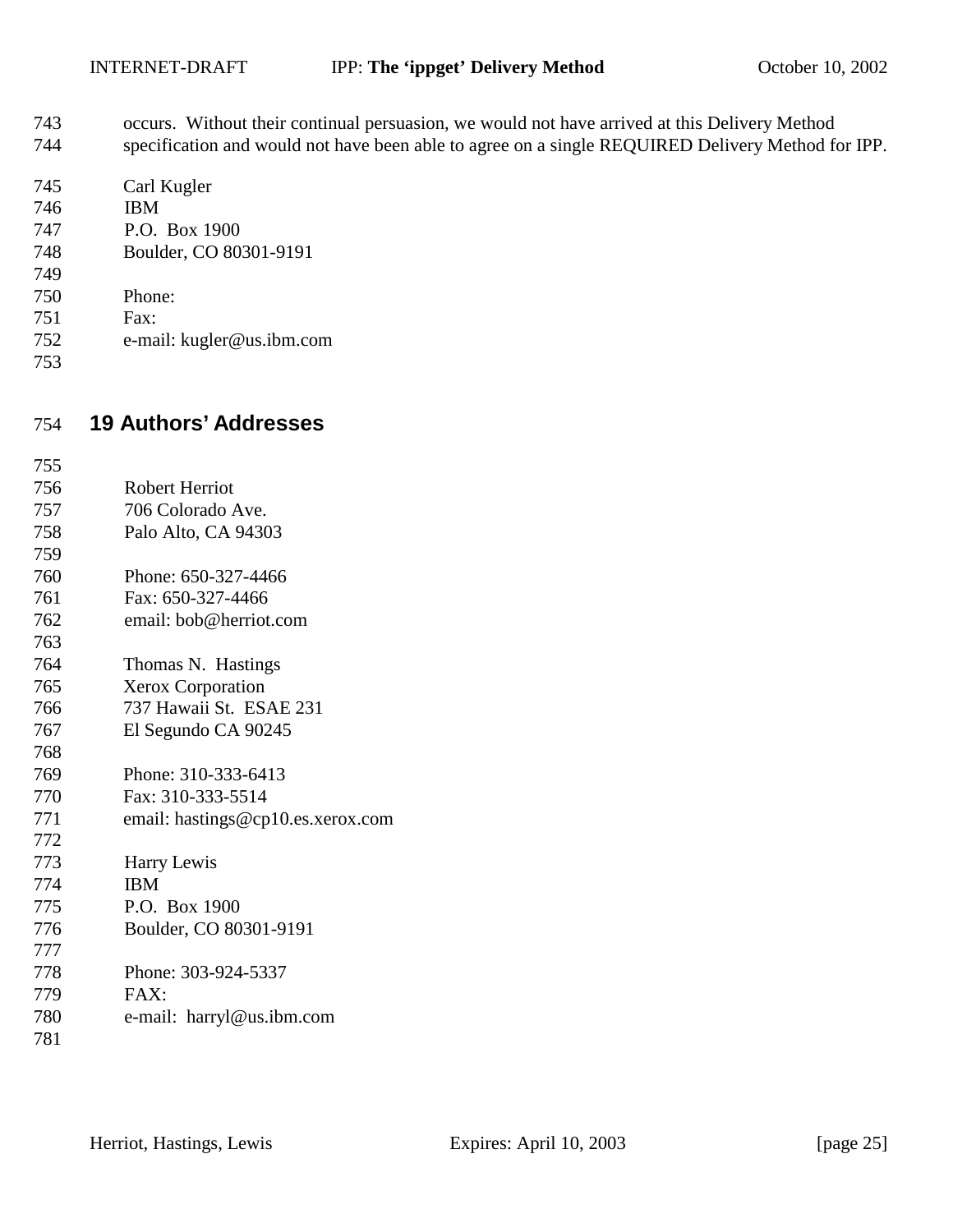<span id="page-25-0"></span>

| 782        |                                                                                                            |
|------------|------------------------------------------------------------------------------------------------------------|
| 783        | IPP Web Page: http://www.pwg.org/ipp/                                                                      |
| 784        | IPP Mailing List: ipp@pwg.org                                                                              |
| 785        |                                                                                                            |
| 786        | To subscribe to the ipp mailing list, send the following email:                                            |
| 787        | 1) send it to majordomo@pwg.org                                                                            |
| 788        | 2) leave the subject line blank                                                                            |
| 789        | 3) put the following two lines in the message body:                                                        |
| 790        | subscribe ipp                                                                                              |
| 791        | end                                                                                                        |
| 792        |                                                                                                            |
| 793        | Implementers of this specification document are encouraged to join the IPP Mailing List in order to        |
| 794        | participate in any discussions of clarification issues and review of registration proposals for additional |
| $H \cap F$ |                                                                                                            |

795 attributes and values. In order to reduce spam the mailing list rejects mail from non-subscribers, so 796 you must subscribe to the mailing list in order to send a question or comment to the mailing list.

## 797 **20 Description of Base IPP documents (Informative)**

798 The base set of IPP documents includes:

805

- 799 Design Goals for an Internet Printing Protocol [RFC2567]
- 800 Rationale for the Structure and Model and Protocol for the Internet Printing Protocol [RFC2568]
- 801 Internet Printing Protocol/1.1: Model and Semantics [RFC2911]
- 802 Internet Printing Protocol/1.1: Encoding and Transport [RFC2910]
- 803 Internet Printing Protocol/1.1: Implementer's Guide [RFC3196]
- 804 Mapping between LPD and IPP Protocols [RFC2569]
- 806 The "Design Goals for an Internet Printing Protocol" document takes a broad look at distributed 807 printing functionality, and it enumerates real-life scenarios that help to clarify the features that need to 808 be included in a printing protocol for the Internet. It identifies requirements for three types of users: 809 end users, operators, and administrators. It calls out a subset of end user requirements that are satisfied 810 in IPP/1.0. A few OPTIONAL operator operations have been added to IPP/1.1.
- 811 The "Rationale for the Structure and Model and Protocol for the Internet Printing Protocol" document 812 describes IPP from a high level view, defines a roadmap for the various documents that form the suite 813 of IPP specification documents, and gives background and rationale for the IETF working group's 814 major decisions.
- 815 The "Internet Printing Protocol/1.1: Model and Semantics" document describes a simplified model 816 with abstract objects, their attributes, and their operations that are independent of encoding and 817 transport. It introduces a Printer and a Job object. The Job object optionally supports multiple 818 documents per Job. It also addresses security, internationalization, and directory issues.
- 819 The "Internet Printing Protocol/1.1: Encoding and Transport" document is a formal mapping of the 820 abstract operations and attributes defined in the model document onto HTTP/1.1 [RFC2616]. It 821 defines the encoding rules for a new Internet MIME media type called "application/ipp". This